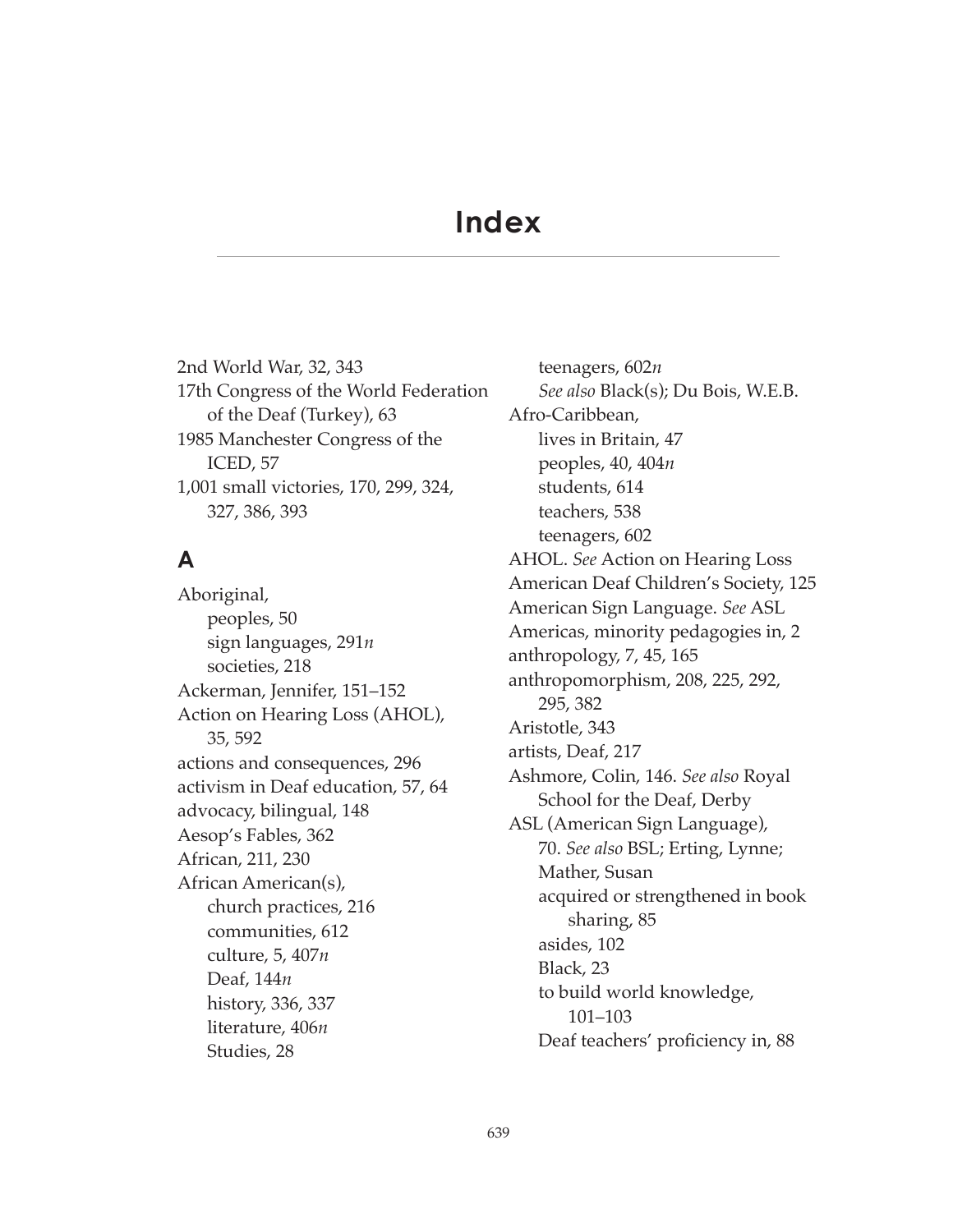diferences and similarities with English, 103 -English, valuing approximations in, 103–105 -English bilingual teaching, 98 exposure to, 90 as frst and natural language of Deaf children, 100 fuency, 84, 273 grammatical rules of, 73, 74 increasingly direct translation into, 92 metalinguistic awareness of, 103 storytelling, 100 strategies to translate to and from English, 100 translation of stories using, 91 use in the classroom, 75 variations, 92, 95 attention, 151 ability to pay, 201 difficulties in gaining children's, 182 -getting, 176, 177, 199, 225 issues in Deaf children, 162 maintenance strategies, 95 span, lack of appropriate, 202 attentiveness, visual, 180 audiology, 4, 40 testing, 8 audism, 6, 8, 10, 12, 27. *See also* Oralism efects of, 483 freeing Deaf communities from, 40 institutional, 173 negative attitudes and, 461 power imbalances and, 461 autoethnographical analysis, 106 awareness,

cultural, 462, 484 holistic, 390 linguistic and metalinguistic, 221 of the worlds, 162, 455

## **B**

Baby Signs, 202 background to study design, 55–56 Bailes, Cynthia Neese, 97–99 BBC (British Broadcasting Corporation), 146 BDA (British Deaf Association), 58, 147, 340, 370, 528, 602, 603, 605 grassroots people and, 609 BDHS (British Deaf History Society), 603 behavior(s), 596, 598 acceptable, 266, 400 adjustment of, 410 adult, 117 appropriate/inappropriate, 128 attitudes and, 316 bad, 221 benevolent, 157 challenging, 412 code of, 404 competitive, 555 cultural, 299, 417 culturally appropriate, 168 Deaf, 201 Deaf child natural, 530 Deaf cultural, 176, 245, 469 dependency, 392 diference between Deaf and hearing, 294 disrespectful, 136, 578 disruptive, 180, 579 extreme, 467 formal, 346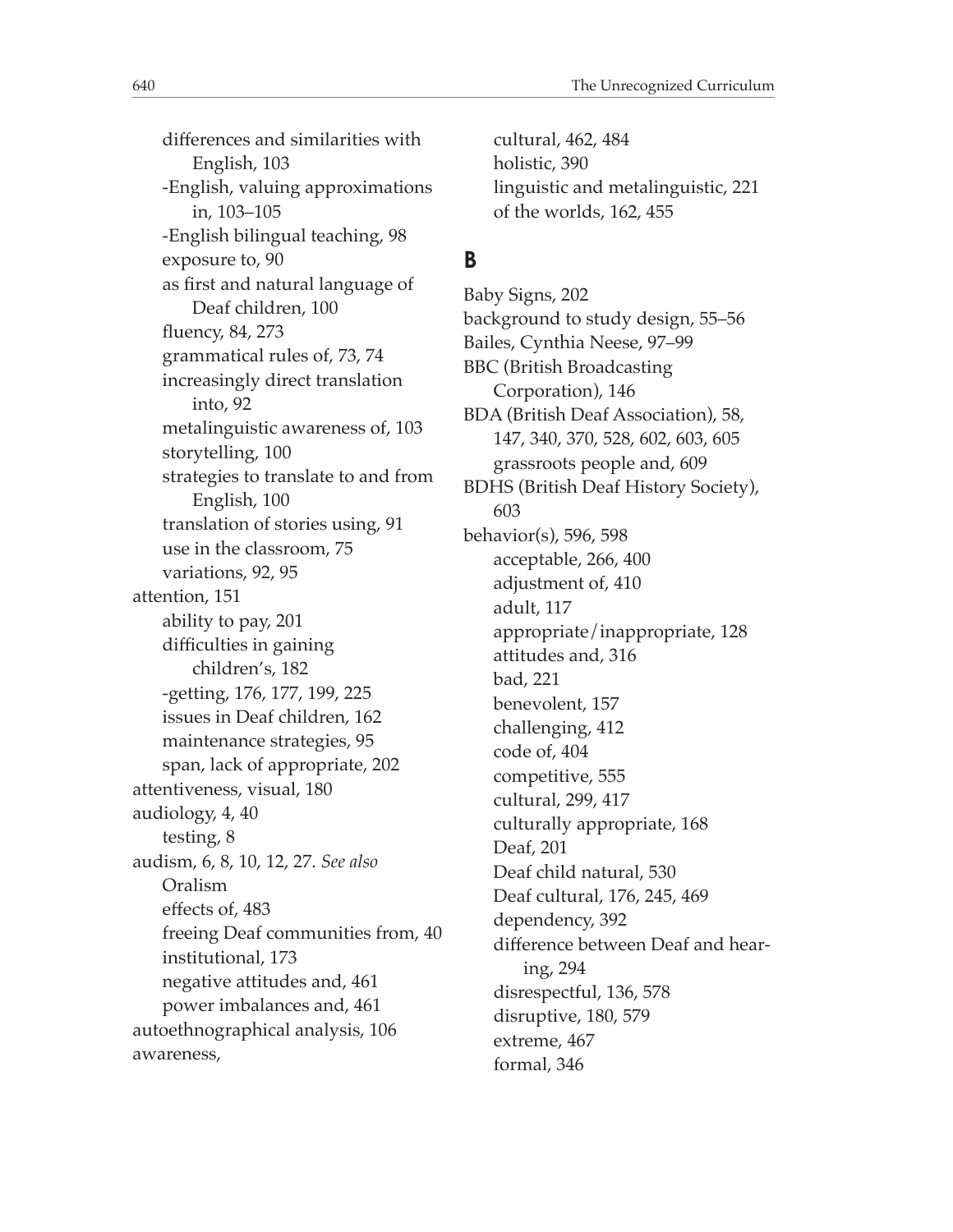hearing cultural, 417 of hearing teachers vs. Deaf parents and teachers, 96 inappropriate, 530 individualistic, 555 intuitive, 159 management, 394 negative, 259 normal in Deaf culture, 129 as official representative of Deaf community, 602 overexcited, 260, 424 respectful, 404 sexual, 530 students', 556 unacceptable, 329 worrying, 591 Bell, Alexander Graham, 33. *See also* Oralism Bi-Bi (bilingual-bicultural) pedagogy, 126 philosophy, 56, 68, 370 policies, 142 principles, 125 programs, 366 schools, 56, 62, 69, 149, 365 biculturalism bilingualism and, 30, 67, 90, 107–108 and cultural mediation, 433–436 bilingualism, sign, 113, 127, 189, 203 and biculturalism, 30, 67, 90, 107–108 Deaf arts and culture and, 149 hostility toward, 143 model, 615 reevaluation as a multicultural concept, 131 risk taking required, 142–143 shift toward, 123

Birmingham, 146 Birmingham Deaf Club, 145. *See also* Daunt, Wendy Black(s) ASL (American Sign Language), 23 community/communities, 315, 614 culture, 23 English Vernacular, 309 history, 442 men and respect, 612 people, 308–309*n*, 553 People Time, 388*n* pride, 408*n* violence against, 385*n See also* African American(s) Black Consciousness discourses, 40 movement, 47 blank slate, 162 Blue Book, 191, 198, 199, 203 Blue Ribbon Ceremony, 51, 362 Bluestone, Stella, 54, 625 body learning, 179 movements, in communication, 205, 208, 209, 217 Boston Spa, 145, 148, 153 Brazil Deaf practices in, 2 pedagogies in schools in, 5 Bristol Deaf Club, 151 British Deaf Association. *See* BDA British Deaf History Society. *See* BDHS British Sign Language. *See* BSL British Sign Language Training Agency (BSLTA), 150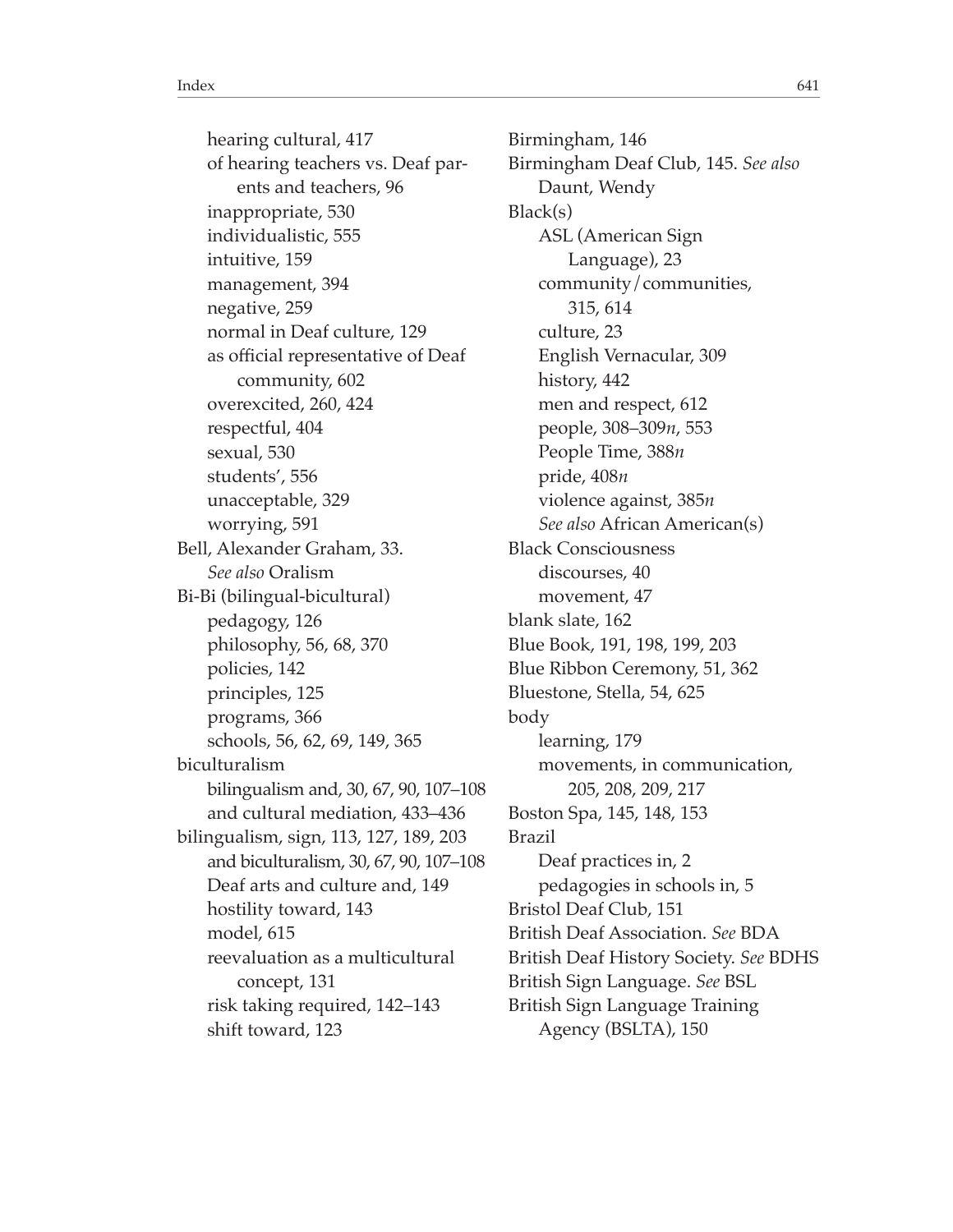BSL (British Sign Language), 107, 110, 113, 120, 146. *See also* CHASE Productions; Daunt, Wendy along other means of visual communication, 219 attitudes to, 494–495 BBC's series on, 146 BDA's dictionary, 146 Bible Translation Project, 148 consequences of weak skills, 495–497 creation and maintenance of standards in, 131 as curriculum subject, 113 Deaf pedagogies, relation with, 497–498 development, 120 existence and importance of, 143 grassroots registers, 606 incorrect uses of English rooted in, 309 interpreters, 525, 567 linguistics, teaching of, 226, 617 lower status of, 503–505 mainstreamed children's need for, 583 national development of, 146 poetry, 151, 287, 449, 474, 502, 503 professional registers, 606, 607 Recognition Marches, 448–451 recognizing Deaf Studies resources and, 523–526 register appropriate for children's development, 210 registers, 277, 344, 410, 500, 606, 607 relation between English and, 274 research programs, 58

researching, for curriculum development, 526–527 signing competition, 288 skills, development of, 273, 275–279 teaching to parents, 176 types of weaknesses in, 497–501 videotapes of, 146, 303 and visuality in Deaf pedagogies, 501–503 BSLTA. *See* British Sign Language Training Agency Burke, James, 214, 342 Burns, Matthew, 149. *See also* Elmfeld School, Bristol

#### **C**

capitalism, neoliberal, 34 care staf, 421–451, 440 Carmichael, Andy, 627 catalytic validity, 55 Catholic Deaf School of St. John's, 145 cause and efect, 235, 293, 299, 334, 427 CDS. *See either* Centre for Deaf Studies *or* Child Directed Signing Centre for Deaf Studies (University of Bristol), 58, 119, 120, 124, 150, 151, 154, 228, 519, 626, 627 Charter Schools legislation, 98 CHASE (Media) Productions, 146, 149, 249, 371, 523, 616. *See also* Ashmore, Colin; Daunt, Wendy; Hanifn, Jerry; Langley, Derek; Royal School for the Deaf, Derby Child Directed Signing (CDS), 85 Chile, 63, 626 Deaf practices in, 2 children, Deaf ability to think, 300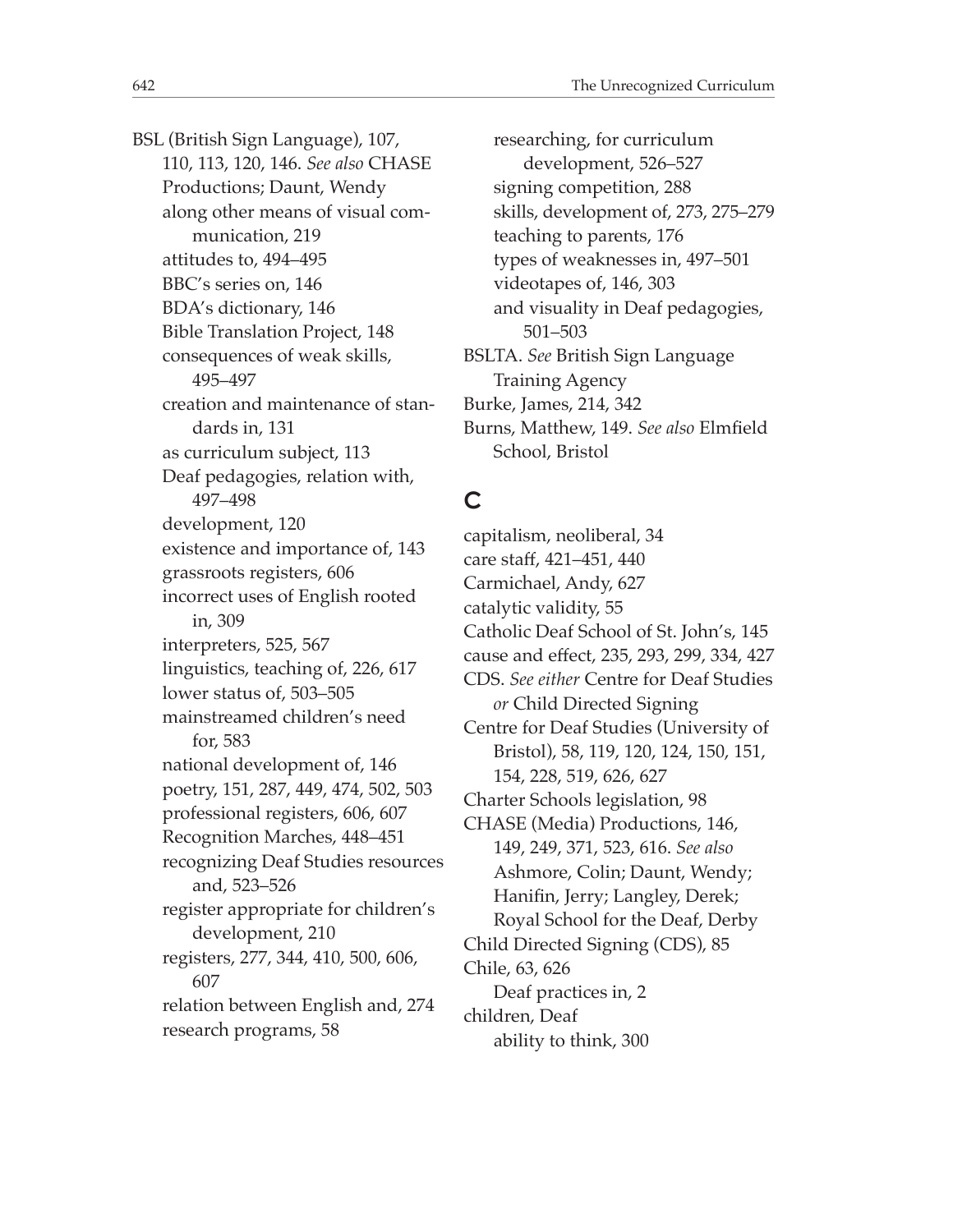awareness of being Deaf, 311 awareness of self and others in, 187 awareness of the worlds they will live in, 162, 455 balance between academic and social responsibilities, 171 BDA and, 603 challenges for, 4, 96 cognitive progress of, 177, 190 common sense in, 300 communication of Deaf mothers with, 120 of Deaf families, 596 decision-making skills, 180, 392 denied access to Deaf adults, 349 dependency culture, 186 development of group unity in, 180 education of, 4 and educators as cultural detectives, 385–386 efects of lack of access to Deaf resources, 9 enabling, to live in multiple worlds, 168–170, 311, 321–334, 377–456 enhancing life possibilities of, 562 English vocabulary, learning of, 304 essential diferences from hearing children, 189 of ethnic minority parents, 614 ex-mainstreamed, 578, 580–582 expecting them to become literate, 96–97 following their lead, 93 gaining and maintaining attention, 77–80 high expectations of, 378–380, 393, 455, 614 holiday times and, 586

identities, 166, 168, 310, 311–320, 395, 411 importance of becoming proactive, 291 importance of creating safe spaces for, 240 importance of interaction with Deaf adults, 89 Individual Education Plans for, 226 individual needs of, 201 infantilization of, 392 informed pride, 455 initiative in, 304, 392 as kin of all Deaf adults, 460 language acquisition in, 120 learned passivity in, 186 losing contact with, 475–478 in mainstream schools, 272 mainstreamed, 577, 583 mistaken for learning disabled, 187 moral skills of, 187 multiple identities, 172, 314 needing maximum visual information, 207 patience skills, 180 percentage born into hearing families, 4, 31, 349 place in the world, 311–375 preference for residential schools in, 585 preference for tangible objects, 214 preferences, 539–540 psychological health of, 9 reassurance and encouragement, need of, 209 re-enactment of stories, 224 repairing ex-mainstreamed, 580–582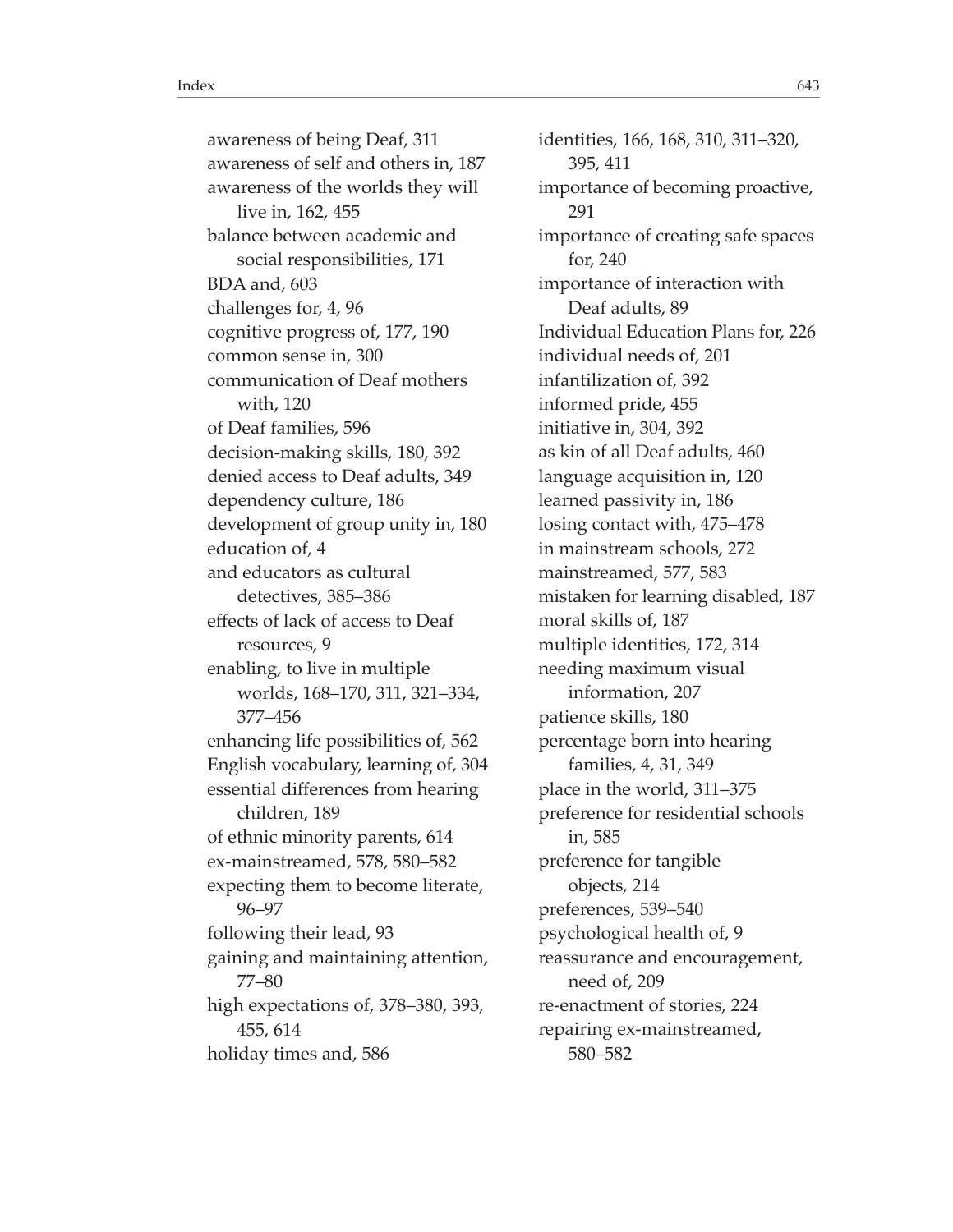requiring demonstrating their understanding, 220 responsibility, 180 responsibility for other Deaf children, 194 role models for, 588 self-confdence, 79, 113, 228, 238, 445 sense of existential bewilderment, 186 sense of ritual, 179 signed mimicry, 224 situating in the Deaf and hearing worlds, 166–168, 312, 313–314, 321–334 social skills of, 187, 190 socialization of, 114, 184 Special Needs, 587 staff relationship with, of Deaf parents, 194–195 support of, 540 techniques and strategies on very young, 70–88 tensions with partially Deaf children, 10 turn-taking skills, 180, 183, 199 use of drama with, 225 visuo-gestural world of, 4 warmth between educators and, 247 in working-class families, 614 Children of Deaf Adults. *See* CODAs Childsign 2000, 288–290 Christianity, Deaf, 51 mythologies developed by, 366 and Native Americans, 29*n* CI (cochlear implant), 184, 476, 477, 535 ideology, 478

movement, 473 teams, 473 cinematic zooming technique, 214 City Literacy Institute, 58 Clarke School, 144 classifer(s), 95, 102, 226 predicates, 73. *See also* Mather, Susan and proforms, 226 classroom(s), Deaf atmosphere of higher expectations, 395 management, 195–196, 514–515 three-phase process in, 256–257 visual environment of, 206 visual information emphasized in, 210 Clerc, Laurent, 214, 340, 341, 360, 413 clubs and associations, Deaf, 19, 21, 60, 233, 337, 340, 348, 349, 350, 354, 528, 585, 613 importance for educators' work, 354 cochlear implantation, 535, 537, 567, 568, 620 aggressive marketing of, 621 children going backward after, 475, 476 experiments, 8, 33 ideologies around, 563 loaded subject of, 534 mainstreaming and losing contact with children, 475, 563 programming, impact of, 589–592 programs, 473 *See also* CI (cochlear implant) CODA(s) (Children of Deaf Adults), 99, 234, 308, 419 co-equal, 327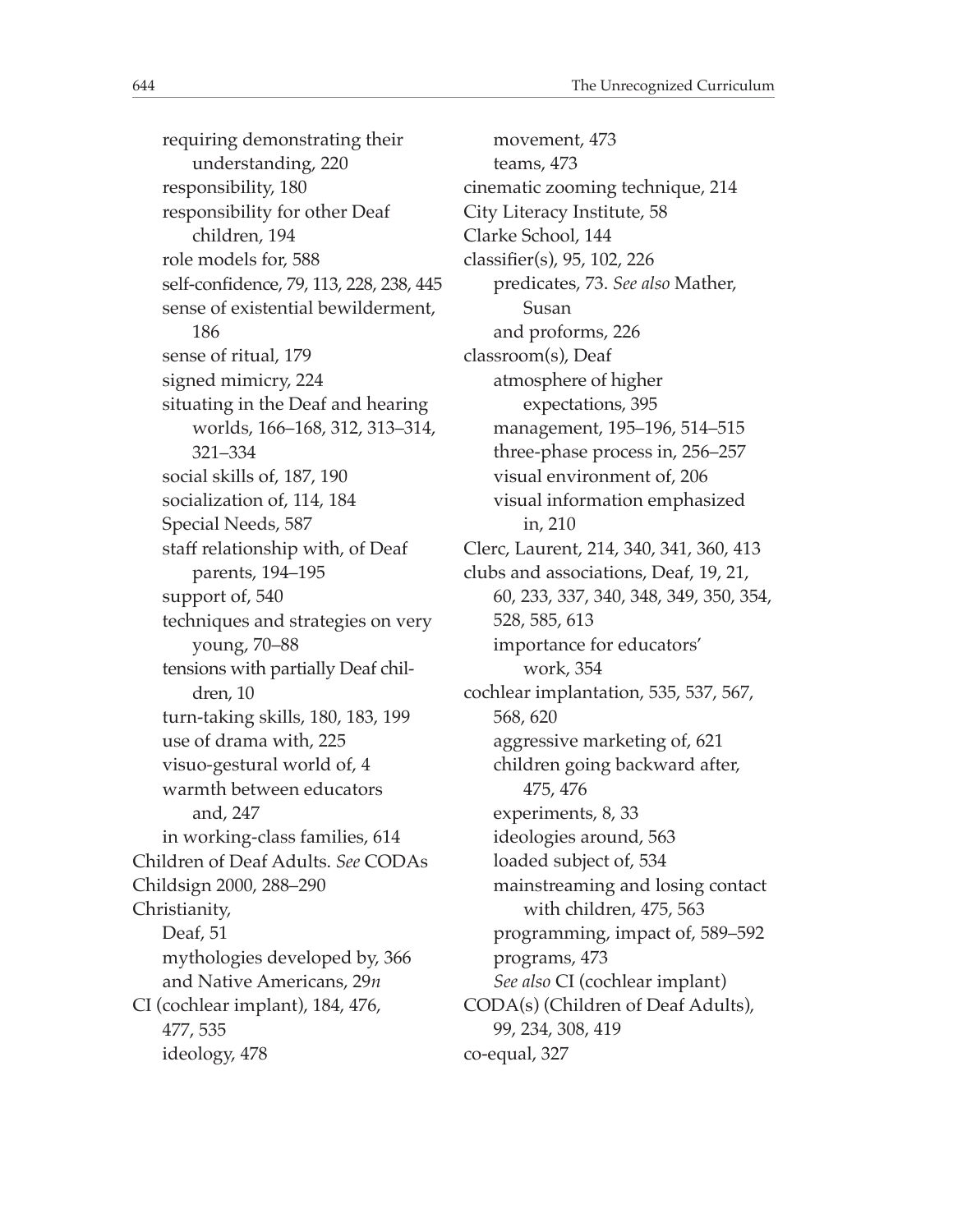cognition increasingly layered, 85 language and, 80, 178 visual, 208 collaboration Deaf-hearing, 10, 456, 544–551 positive, 551–552 colonialism, 12, 24 and Deaf cultures, 27–32 negative attitudes and, 461 power imbalances and, 461 colonization, 23–24 and suppression of other languages and cultures, 25 communication accessible, 122 Deaf-hearing informal, 120, 130 in Deaf Studies curriculum, 373 eye contact in Deaf, 209 gestural, 217 holistic, 208 importance of facial expressions in Deaf, 209 issues, 110 skills, 176 technology, 373 visuo-gestural, 20 communities, Deaf, 8, 9 active involvement of children in, 100 class-based analyses of, 31 and colonialism, 24 as cultural minorities, 27 and Deaf education, 20–21 deficiencies in behavioral and social skills, 9 exposure of children to positive aspects of, 99 frustrations with national, 601–602

history of, 336 importance of contact of hearing parents with, 89 lack of access to progressive ideas in, 173 negative impact of Oralism on, 301, 336 not necessarily inclusive, 348 paucity of skilled leadership, 9 quality of life in, 10 racism within, 173 recent revival of, 10 reduction in size and unity of, 33 "comprador" class, 30, 31, 37. *See also* Post-colonialist theory conditioning, colonist cultural, 37 confict, cultural, 468–469 consciousness Black, 40, 47 Deaf, 342, 390 Deaf community's, 371 Deaf-focused of school, 255 of Deaf people, 366 double, 28 embodied, 361 -raising, 31, 47 contact eye, 207 physical, 221, 230, 247–248 contested spaces, 235 control hearing colonialist, 12 strategies, high and low, 117–119 Cook, Peter, 217 course design, 114 crab theory, 601, 602*n* creativity, 184–185 critical ethnography, 55, 138 critical thinking, 325, 328, 392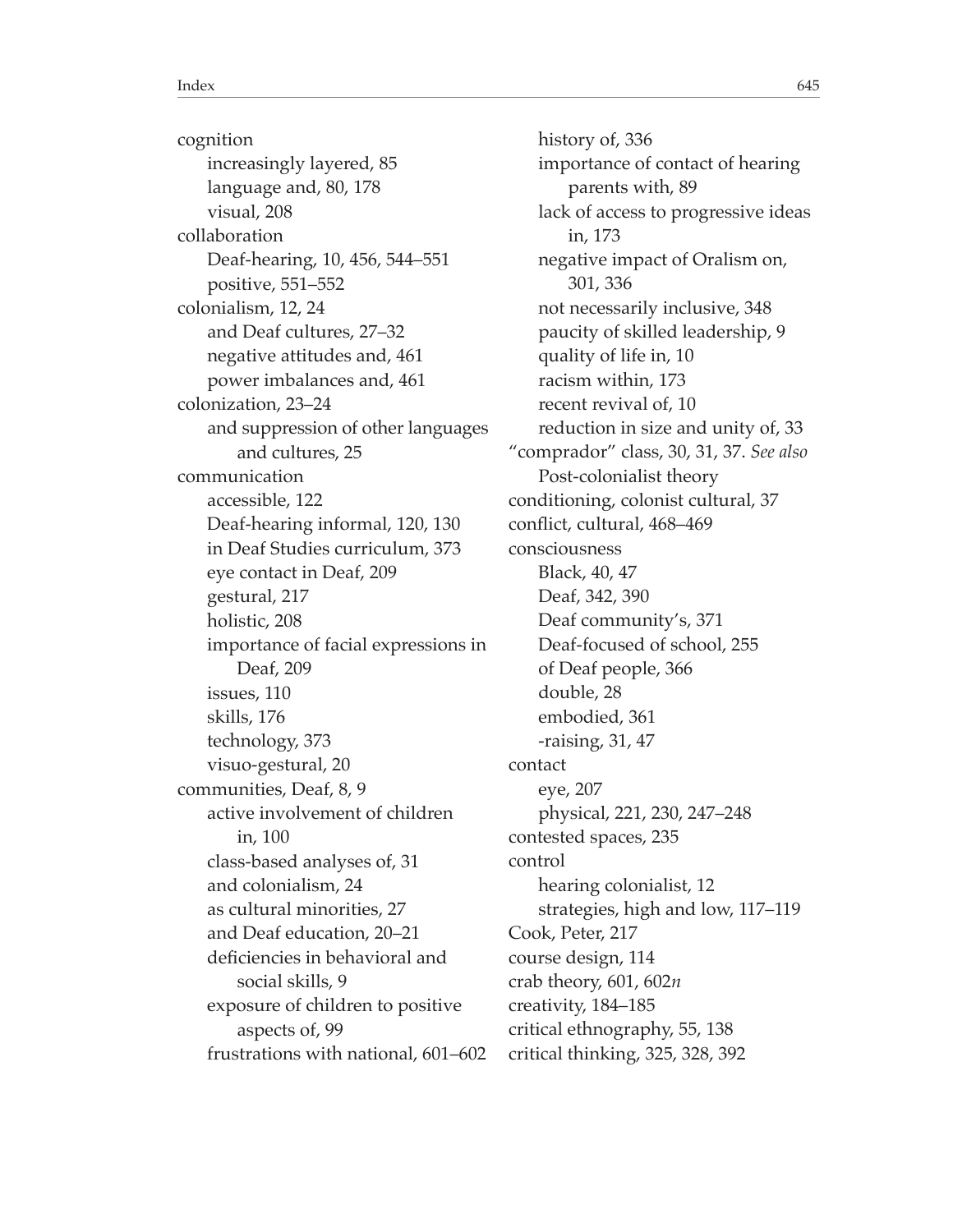cross-cultural communication, 70 discourse, 462 impetus, 384–385 infuences, 43 interaction, 123, 384 puzzles, 385 understanding, 121 Cued Speech, 29 cues, social and cultural, 206 cultural capital, 27, 30, 41 cultural, Deaf expectations, 113 intuition, 97 life, 206, 601 traditions, 195 values, 47, 160, 385 Cultural Heritage Resource Centre, 147, 342 cultural map, 157–158 and cognitive engine, 162 cultural mythologies, 46 cultural principle, 455 cultural restrictions, 595 Cultural Studies, 45. *See also* Intercultural Studies Deaf, 253 culture(s) African American, 5, 28, 407*n* colonization and other, 25 dependency, 186 grassroots, 554 importance of understanding, 462 individualistic Anglo-Saxon, 387 lack of understanding of the concept, 45, 461 majority, 171 Maori, 254, 552

minority, 5, 25–26, 349 minority, individualist and collectivist, 45–49 monochronic, 387 Native American, 5, 23, 28, 46*n*, 50, 602 pedagogy and intersectionality, 6 polychronic, 387–388 rediscovery of own, 36 of SLPs, 36 subaltern, 555 third, 234 culture(s), Deaf, 1, 4, 5. *See also* Daunt, Wendy; Hanifn, Jerry; *Understanding Deaf Culture—In Search of Deafhood* (Ladd) awareness of, 146 and bonding with other Deaf adults, importance of, 248 collectivist, 458, 460 colonialism, and Oralism, 23–27 colonialism, and other minority cultures, 27–32, 50 concept of, in UK, 146 contrast between US and UK, 145 courses on, 90 damaged by oppression, 38 Deaf clubs, associations and, 19, 21 and Deaf education, 22 disdain for, 37 elite vs. folk view of, 605 embodied consciousness and, 361 emergence of concept of, 21–23 emphasis on collectivism, 164 exposure of children to positive aspects of, 99 festivals about, 371 grassroots, 554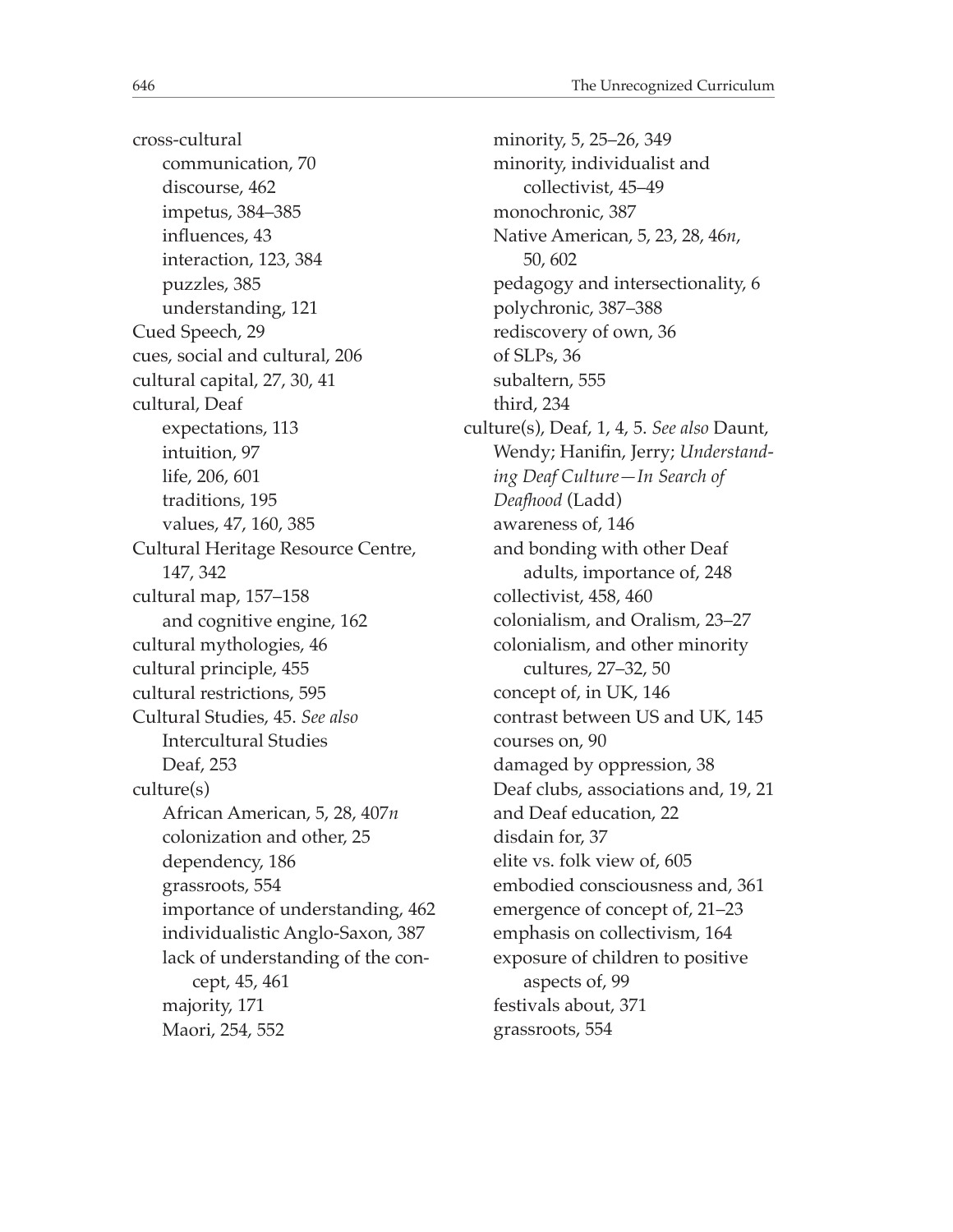humor in, 419 importance of teachers being conversant with, 88 improvised stories in, 223 infuence on Deaf educators, 69 information sharing, stress on, 299 informing and explaining actions to children and, 187 intergenerational transmission of, 64 internalized oppression and, 240 introverted nationalism of, 42 limited knowledge of, 37 national festival about, 342 need to preserve, 22 negative infuence by majority culture, 171 norms and values of, 348 not necessarily inclusive, 348 and other minority cultures, 5, 25–26, 349 personation, concept of, 208, 225 and physical participation in activities, 220, 228–229 positive attitude toward, 146 positive features of, 21 post-Resurgence, 331 power and potential inherent in International Sign, 357 and praxis of Deaf educators, 14, 28 recognition of, 11 removal of, 32 sensitivity to, 89 storytelling and, 166 suspicion of hearing people ingrained in, 10, 47 tactile nature of, 247 use of anthropomorphism, 208 validation of, 58

culture-linguistic model, 36 curiosity, 304 curriculum, Deaf, 198–199 unrecognized, 160, 170, 316, 440 unwritten, 616 cycle of replacement and renewal, 159–160, 170. *See also* pedagogies, Deaf, theoretical framework for; holism, cultural

#### **D**

Daunt, Wendy, 145–147, 148, 149, 219, 248–256, 257, 258, 260, 265, 269, 275, 276, 277, 278, 286, 294, 305, 339, 342, 344, 345, 346, 349, 357, 362, 363, 364, 370, 371, 385*n*, 387, 394–400, 402, 407, 409, 410, 412, 443, 449, 451*n*, 465, 468–472, 478, 495–502, 506, 508–510, 512, 513, 514, 516, 517, 523, 524–527, 528, 537, 539, 541, 542, 546, 547–548, 551, 552, 557–558, 569, 571, 574– 575, 577, 578, 579, 581, 583–584, 588, 593, 597, 599, 605–606, 609, 612, 613, 616. *See also* BDA; Birmingham Deaf Club; BSL; Cultural Heritage Resource Centre; discipline; Educators, Deaf; Hanifn, Jerry; Mablethorpe Summer Camps; Maori, culture; RNID; safe Deaf spaces Deaf, arts, 149, 362 ashamed of being, 144 "being in the world," 321–334 Christianity, 51 classroom(s), 75, 103, 165, 169, 170,

207, 208, 210, 213, 227, 236, 246,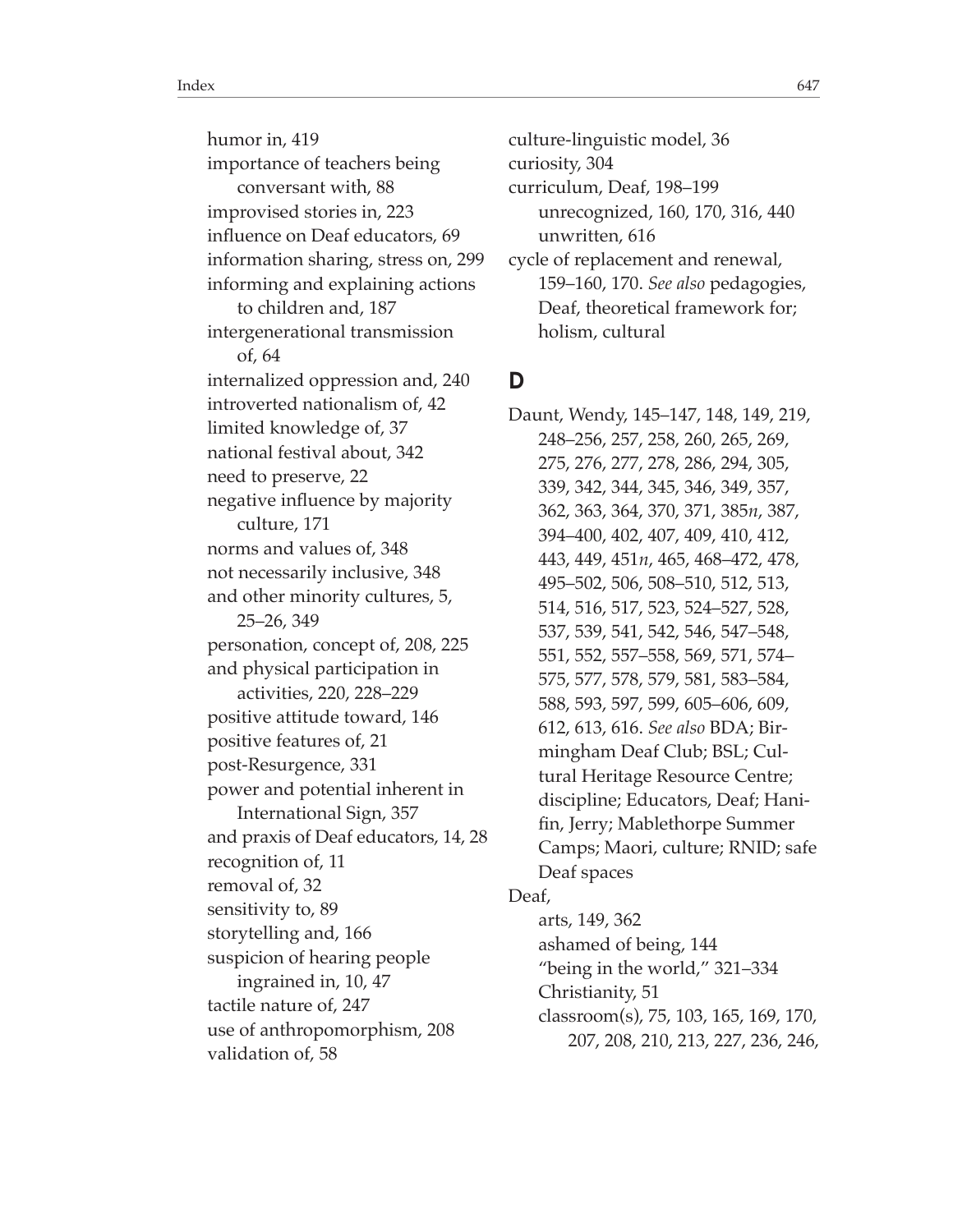248, 256, 268, 278, 292, 293, 294, 369, 381, 387, 409, 414, 416, 419, 420, 575, 597 clubs and associations, 19, 21, 60, 233, 337, 340, 348, 349, 350, 354, 528, 585, 613 community, 144, 373, 458, 594–596 consciousness, 390 contributions and cultural confict, 468–469 culture, blanket use of the term, 5 cultural knowledge, 3, 4, 80, 88, 89, 437, 586 cultural resources, 527–529 -Deaf situations, 217 enlargement of meaning, 38 families, challenges posed by, 596–601 grassroots culture, 554 -hearing issues and relationships, 539–552 -hearing misunderstandings, 462–463 -hearing partnership, 453, 456 -hearing signing communities, 321 historical self, 335–348 identity, 9, 20, 132, 135, 136, 143, 144, 174, 225, 395, 453, 490, 534, 536, 579, 582, 584, 599, 622 internationalism, 348 isolation, 321–323 meaning of term, 5 Nation, 355, 452 Nationalism, 38 organizations, 22, 111, 348, 422, 527, 528, 592–593, 602 passport, 358 political events, 447–455 pride, 2, 143, 312, 520, 534

Reconstruction, 6, 31, 38, 39 Resurgence, 11, 20, 34, 253, 339, 359, 362, 363, 378, 458, 473, 595, 621 Resurgence of the 1980s, 11 self-esteem, effects of ethnocentrism on, 511–512 selves and Deaf Studies, 369–374 social and cultural life, 556 spirituality, 359, 360, 362, 371 sports, 348, 355, 590 subaltern, 114, 145, 386, 554–555, 556, 604, 607, 608, 609, 612, 613 "Towns," 321 TV programs, 339 Deaf Academics conference (Belgium), 63 "deaf and dumb," 144 Deaf-child-centered, BSL teaching, 309 education, 113, 621 philosophies, 67 *Deaf Children's Encounters with Written Texts: Contrasts Between Hearing Teachers and Deaf Adults in Supporting Reading* (Webster & Heineman-Gosschalk), 115 Deaf citizenship, 394–406 Deaf Comedians, 149. *See also* Daunt, Wendy; Hanifin, Jerry Deaf cultural behavior, 176 development, 585 epistemologies, 312 ontologies, 312 and pedagogical tradition, 585 reality, 215 selfhood, 334–335, 368, 441–447 transmission, 65 Deaf existential realities, 215, 216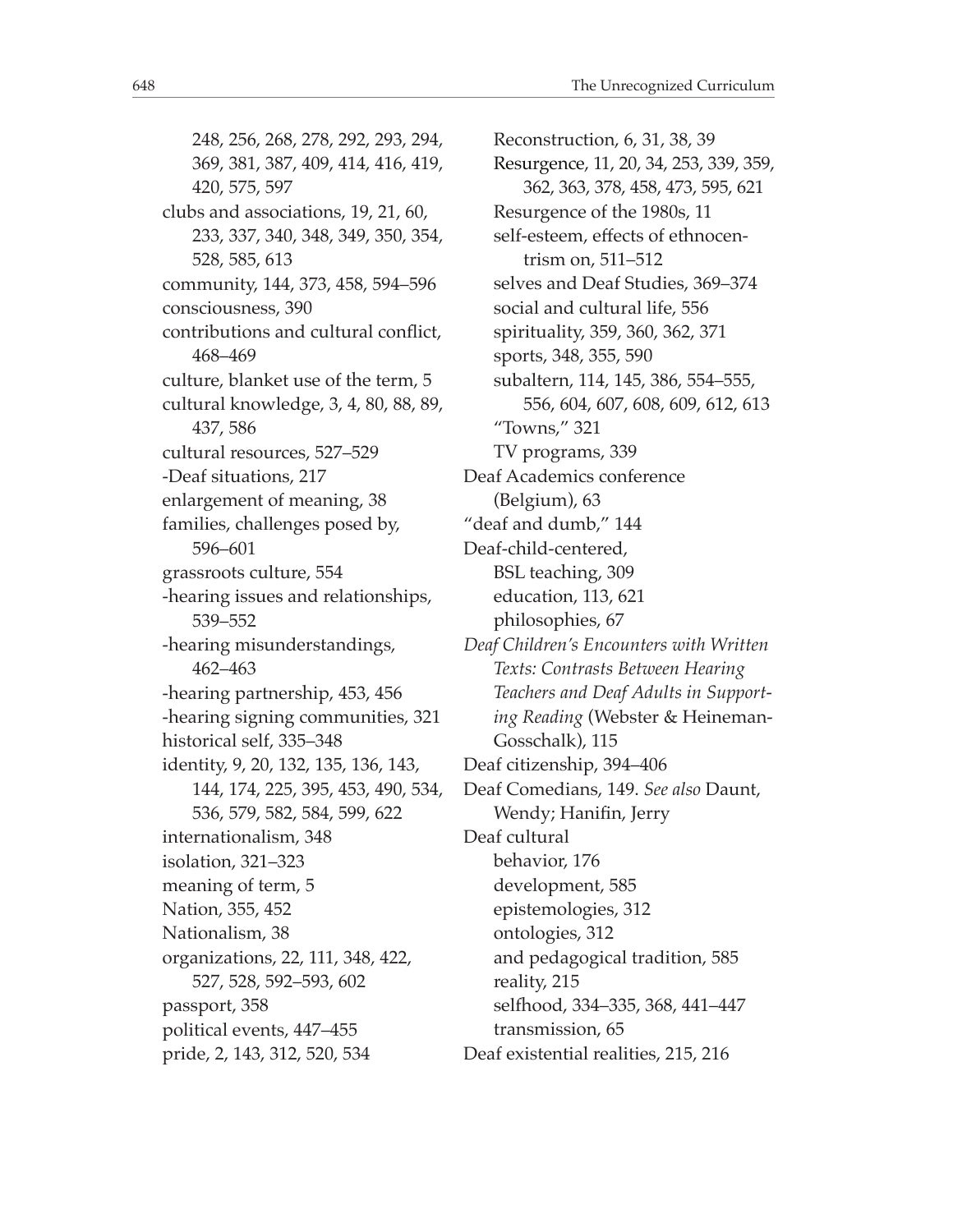Deaf experience, profound diference with other minorities', 381 Deaf Festival at Kelston Deaf School, 254 Deaf-Gain, 6, 11, 13, 39, 361, 382, 622 Deaf-hearing collaboration, 10, 456, 544–551 contact, community activities and, 354–355 distinction in children, 163, 236 team teaching, 75, 88, 113 Deaf historical self, 335–348 and collectivist communities, 340–342 role modeling and reclaiming the, 337–340 Deaf instructors. *See* DIs Deaf Knights of the Round Table, 362–365 Deaf pedagogical, features, 128, 161, 224, 295, 399 history, 64–65 ideas, 30 issues, 62, 186, 591 key principle, 99 map, 623 methods, 65 models of education, 12 observations, 197 perspectives, 480 philosophies, 192 possibilities, 278 practice(s), 272, 613 praxis, 574 principles, 400, 533, 552, 574, 576, 610 priorities, 440 qualities, 621 skills, 213 space, 264

strategy/strategies, 100, 166, 198, 201, 247–248, 258, 328, 329, 561 time, 570 traditions, 65 universals, 174, 623 US features, 119 values, 377–378, 468, 619 wisdom, 620 Deaf Planet Soul, 51 Deaf President Now campaigns, 447–448 Deaf pubs, 234, 332 Deaf-run pre-school group, 175–187 <DEAF SELF> (BSL phrase), 172 Deaf spaces, formal, 248–256. See also CHASE (Media) Productions; Daunt, Wendy; Hanifn, Jerry; Heritage Room; holism, cultural; Maori, experience safe. See safe Deaf spaces <DEAF STRIPES> (BSL phrase), 172 Deaf Studies, 60, 146, 583, 599, 622 after-school classes and, 584 BSL and, 583, 593 Centre for, 119, 150, 626 curriculum, developing of, 372–374 for hearing children, 572, 593 lack of in audiology, 567 mainstreamed children's need for, 583 minimal recognition of, 520, 151 National Curriculum, 148 National Working Group, 148, 150, 373 Oralism and, 8, 29 and other Deaf domains, 22 and peripatetic teachers, 567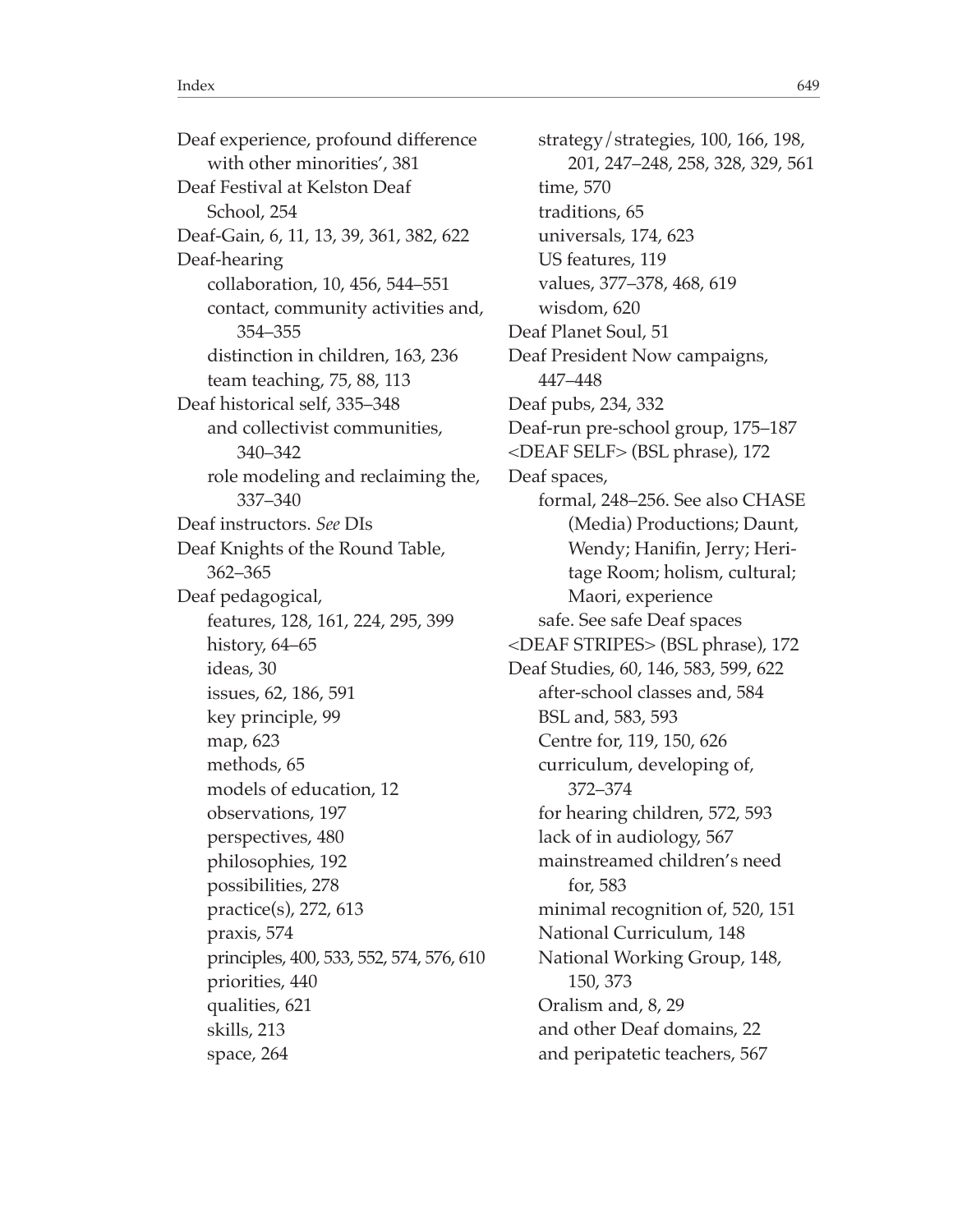recent developments in, 5 teacher training in, 617 teaching of, 13, 146, 598 UK Deaf community and, 573 university departments, 603, 604, 627 Deaf Time, 244 Deafhood, 1, 6, 21, 31. *See also* SLPs collective, 42 Deaf equality and intersectionality, 172–174 development of the concept, 58 emphasis on plural identities and multicultural infuences, 42–43 framing, 41 freedom to define, 39 full potential of, 4 importance of concept, 173 and intersectionality, 5, 6, 24, 42–45, 171 numerous dimensions of, 390 Pedagogies, 6, 37, 38, 45 and Post-colonial Studies as a process, 1 and processes of development, 39 theory, 29, 39, 42, 47, 174 training, 65 Deafhood Monologues, 362 Deafore, 227. *See also* folklore, Deaf; Lee, Raymond Deafympics, 350, 357 deafness "disability" and Deaf school closures, 35–36 medicalization of, 35 nature of, 115 Deafville vignette, 306, 323–330, 332, 535 decision-making, 180, 392

information and, 427–431 decolonization, 29, 30–31 cultural attitudes required for, 42 Deaf cultures and the Deafhood concept, 36–40 Deafhood and intersectionality, 42–45 regaining unity and reclaiming speech skills, 40–42 "Deluge," 20, 41 Department of Education and Science (DES, UK), 58 dependency behavior, 392 development bilingual, 195 linguistic and cognitive, 210 six levels of, 161 social, cognitive, and literacy, 85, 190 social and intellectual, 76–77 dialogic approach, 128–129 Didsbury College, Manchester, 147. *See also* Silo, Janice DIs (Deaf Instructors), 59, 265, 483, 492, 564, 566, 583 roles of, 493 disability, 35–36, 43, 154, 174, 236 discipline, 195–196, 283, 394–400 combined with encouragement and praise, 395 as correcting imbalances, 400–401 with dialogue, 424–427 enforced better by Deaf educators, 395 fear and, 405 four ways teachers can exercise, 405 love/respect and, 405 modeling and, 405 old-fashioned vs. liberal, 403–406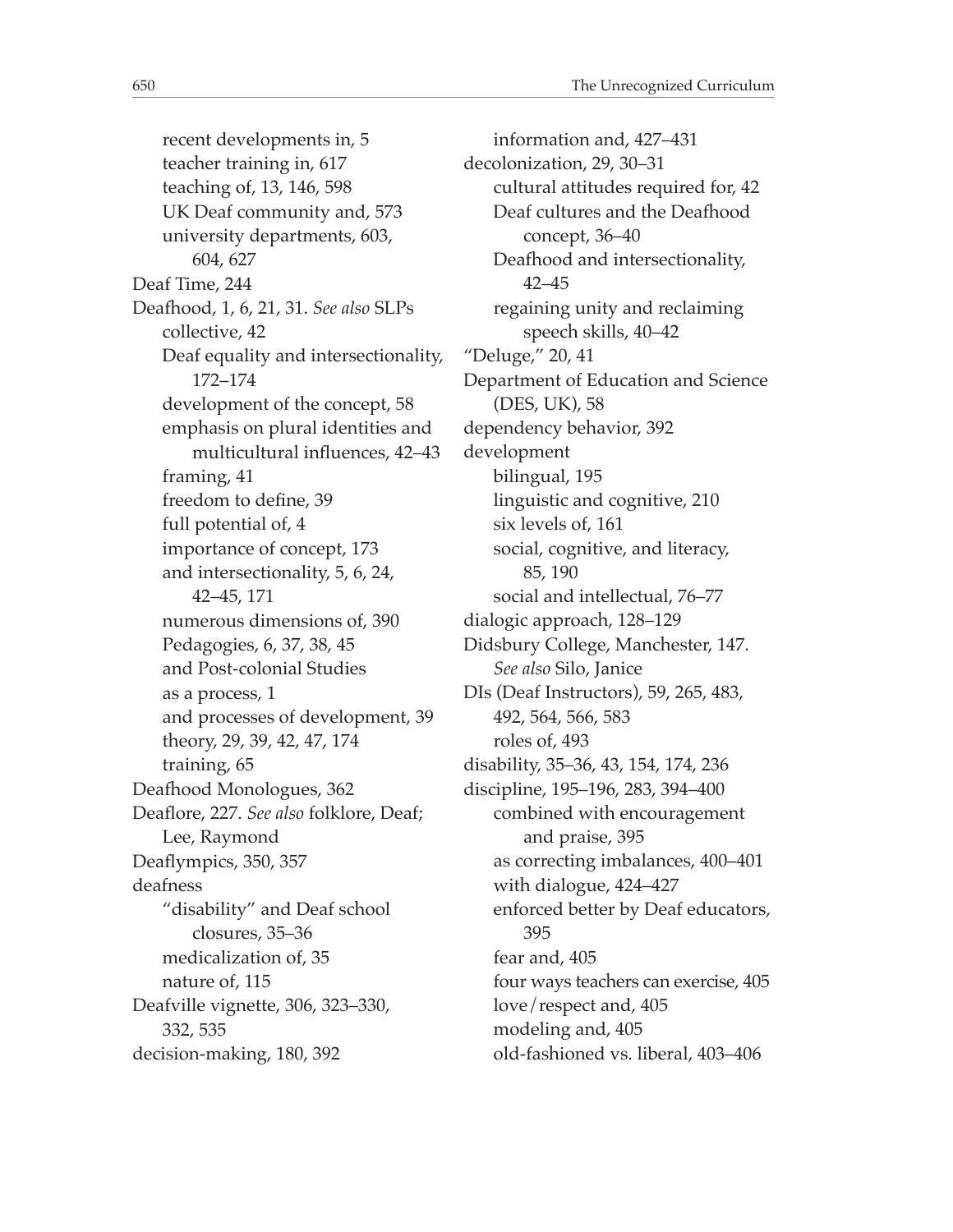reason and, 405 and the visual modality, 401–403 discourse(s) Black Consciousness, 40 classroom, 166, 168 cross-cultural, 462 Deaf, 45, 80, 126, 188, 206, 292, 294, 388, 396 elevation of, in Deaf Christianity, 51 everyday, 193 frames, 119 hearing teachers', 80 intersectionality, 45 multicultural, 44 semi-conscious, 464 sign language, 219, 382 strategies used by Deaf instructors, 117 teenage group, 319 disintegration, cultural, 28 diversity within Deaf communities, 5 double-bind tensions, 602*n* Du Bois, W.E.B., 27–28, 46. *See also* African American(s); Black(s) Dutch courage, 228

## **E**

Edgbaston Deaf School, 146 education, Deaf. *See also* pedagogies, Deaf activism in, 57, 64 air of celebration in, 170 ancillary professionals attached to, 4. See also knowledge, cultural and linguistic big picture of, 601 bilingual, 58, 89, 301 bilingual, and risk-taking, 142–143 Bilingualism in, 312

change in, 558–561 comparative scarcity of qualitative research, 56–57 compared to other language minorities, 114 controlled by hearing people, 65 cyclical approach to, 3. See also holism, cultural Deaf contribution to, 12 Deaf Spaces, Deaf Places, and, 165 evaluating the quality of, 573–576 government mismanagement of, 564–569 holistic approach toward, 3, 2 13, 302 as a holistic three-dimensional structure, 4n importance of respect in, 407–410 intersectionality and, 125 major changes in, 115 multilingual and multicultural, 29, 621 oralism and audism, infuence of, 301 parallels with bilingual education, 168 programs, bilingual, 3 reframing of, 24 and spirituality, 51, 359, 362 systems, 4, 5, 28, 65, 139, 143–145, 462, 541, 614 successful, 3 suggestions for improving, 113–114 UK situation, 141–145 virtuous circle of, 169 education Deaf-centered, multilingual, multicultural, 42, 621 emotion and, 410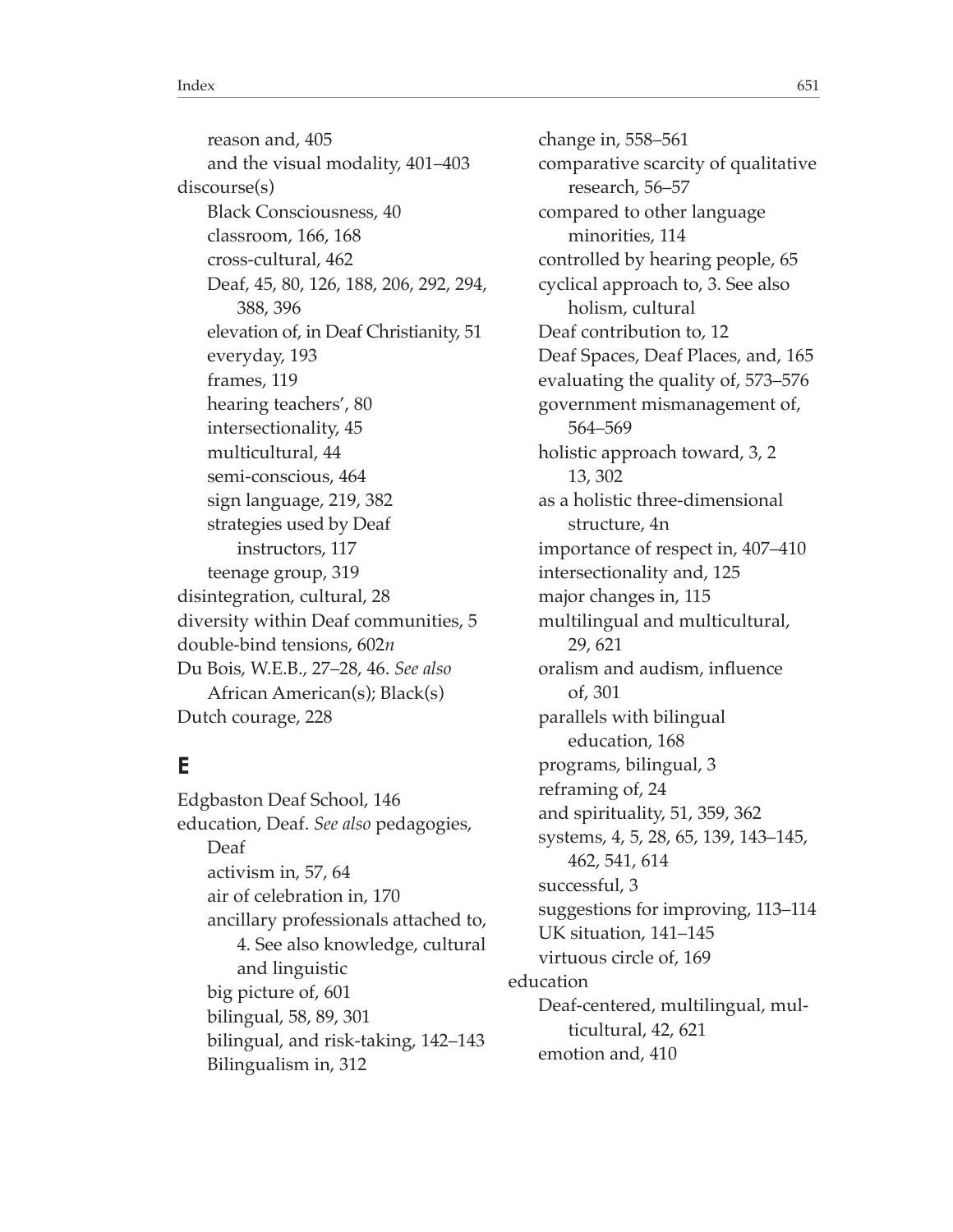minority-centered, 28 Oralist, 21, 459 sixth form, 142 systems, regular, 3, 24, 36, 42, 623 Western models of, 37 education/educational, Deaf, 39 philosophy, 235 recommendations for practice, 88–90 systems, 39, 143–145, 557–558 unwillingness to refect ingrained in, 557–558 training, 90, 564 educators, Deaf, 1, 2, 8 achievements of, 54 additional aspects of their pedagogies, 458 assessing individual students' characters, 614 attention to healthy cognitive development, 621 attention to language development, 273 with background in Deaf collectivist culture, 458 best practices, 56, 113 better at enforcing discipline, 395 in Brazil, 139 child assessment skills of, 516–518 classroom management and 514–515 common strategies used by, 201 conceptual framework, 141 contemporary, 39 cooperation from, 141 crucial responsibility of, 4 cultural and linguistic experience of, 3 cultural confict and contributions of, 468–469

cultural intuition of, 174 as cultural resources, 463–464 culturally Deaf, 69 culturo-linguistic pedagogies of, 190 Deaf cultural skills of, 614 in Denmark, 3 diference between hearing and, 458–459 difficulties experienced by, 562 disillusioned, 619 efects of mainstreaming on morale of, 582–585 efects of Oralism on, 37 emphasis on enabling children to become proactive, 391 emphasis on high expectations, 621 encouraging children to give their opinion often, 392 ethnocentrism and, 562 exaggeration of facial expressions, 209, 230 exclusion of voices of, 12 exhortation to get children thinking by themselves, 392 extra-curricular activities and responsibilities of, 520–521 feigning vulnerability or weakness, 307 fnancial and qualifcation issues afecting, 490–491 historical context of, 620–622 history of, 3, 49, 64 holistic approach of, 412 humor, used by, 196, 201, 258, 295, 343, 344, 420, 502 importance of, 47 importance of Deaf clubs to augment work of, 354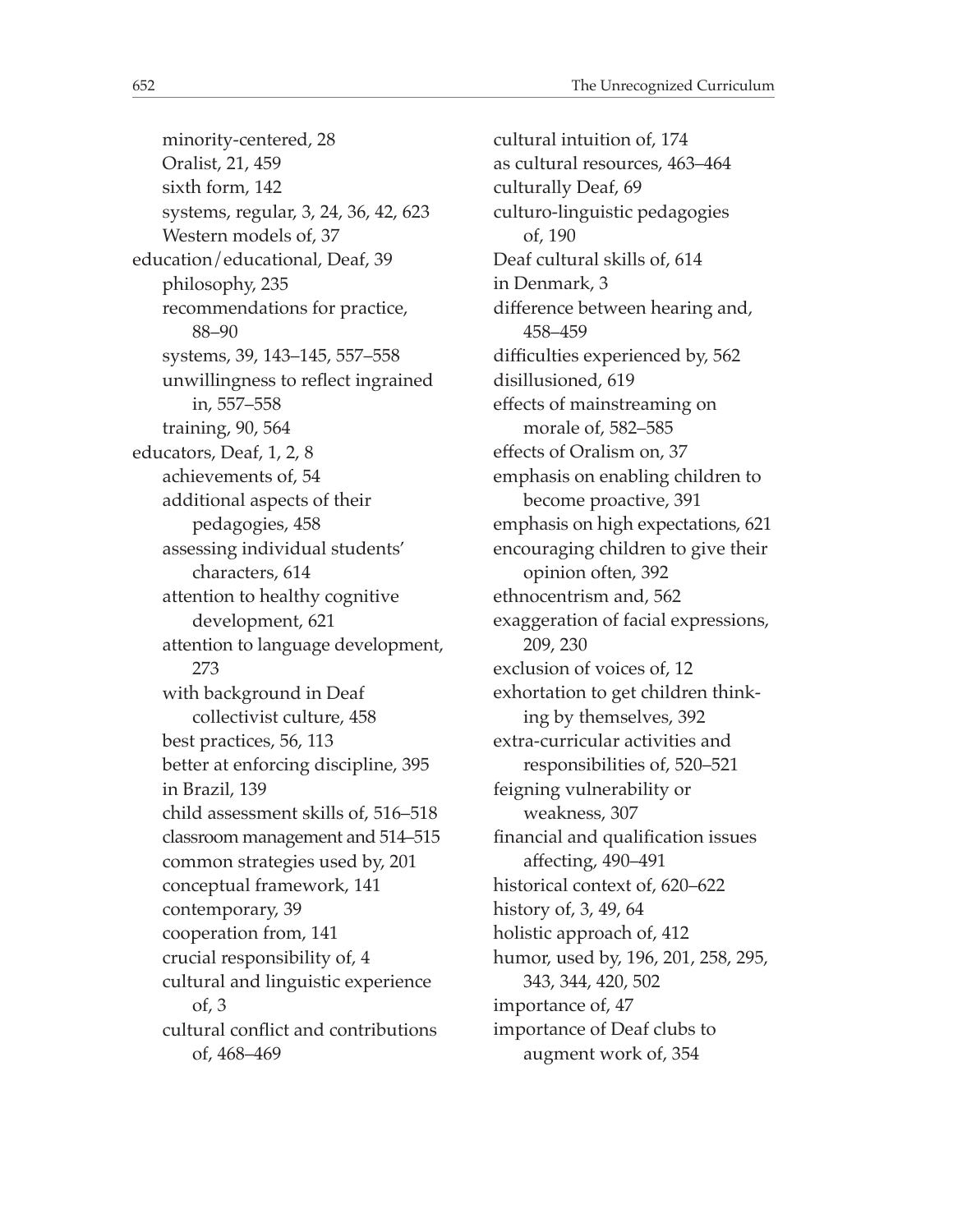importance of not romanticizing, 6, 37–38 increase in numbers of, 67, 68 intuition of, 105 as isolated infuence, 465 lack of recognition of, 489–492 less coercive strategies, 196 limited responsibilities of, 68 as linguistic role models, 68, 99, 100, 125 low morale in, 463–464 mentoring and counseling by, 518–520 minority, 458–460 obstacles for producing and promoting, 564 pain experienced by, 461 partnerships between BDHS and, 603 partnerships with hearing educators, 56,75–76 pedagogical qualities of, 201 pedagogies of, 4, 35, 458 perspectives, 458–464 pragmatic search for best strategies, 56 professionalism of, 605 relationships with Deaf communities, 593–604 and research fndings, 141–174 residential school experiences, 586 restrictions in social lives of, 595 role modeling and creating aspirations by, 521–523 selection of appropriate candidates, 555–557 skill in teaching English vocabulary, 304 sophistication of, 105

strategies used by, 310 support of students, guidelines for, 540 training disparities afecting, 491–492 understanding of each student's character and potential, 614 unique issues, 169 unrecognized responsibilities, 316–320 in the US, 139 use of anthropomorphism by, 225 use of facial expressions by, 196, 205, 230 use of improvisation by, 48, 155, 185, 208, 211, 222, 223, 225, 236, 247, 263, 287, 295, 302, 334, 391, 500, 532 use of memory game by, 221 use of open-ended questions by, 223 use of physical contact by, 230, 247–248 use of role play by, 221 values, vocations and priorities, 458–460 weaknesses of, 37–38 wider Deaf cultural experiences and beliefs, 56 wider vision for Deaf education, 458 work of, 98 working in mainstream schools, 583–584 elitism, audist, 144 Elmfeld School, Bristol, 149–152 embodied consciousness, 361 *Endless Pressure* (Pryce), 47 engagement, emotional, 410–411 engine, cognitive, 162, 175–203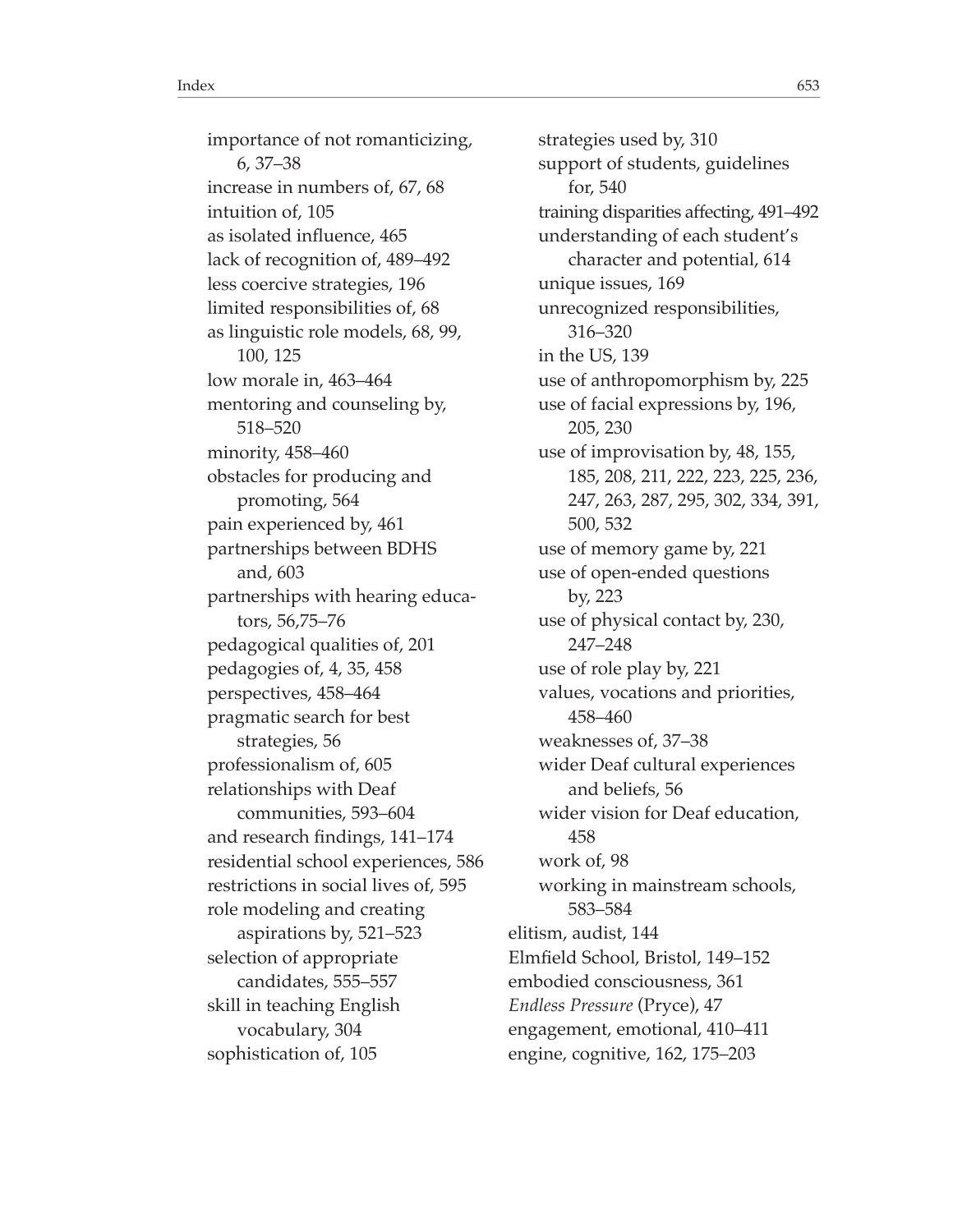delay in starting the, 201 starting the, 187–189, 201 English Deaf, 308–310 Deaf reading vs. writing, 302 grammar and usage, standard rules of, 309 literacy, 48, 98, 104, 621 overemphasis on, 301, 505–511 priority of comprehension over grammatical writing of, 308 reading and motivation strategies, 303–304 sound and spoken, overemphasis on, 508–511 vocabulary, 304 epistemologies, Deaf cultural, 312 equality Deaf, 172–174 of opportunity, 115 sense of, 221 era Oralist, 57, 107, 508, 527, 533 pre-Oralist, 41 Erting, Lynne, 75–88 ethical selfhood, 274 ethnocentrism classical example of, 529 cumulative efects of, 511–514 Deaf educators' difficulties caused by, 562 efects of, 483, 494–505 need to identify and minimize, 461 eugenics, 13, 33, 34 expression(s) creative, 607 facial, 196, 205, 208, 209, 217 eye contact, 207 movements, 205

## **F**

facial communication, 219 expressions, 78, 79, 82, 83, 85, 117, 119, 128, 163, 177, 178, 179, 192, 194, 195, 196, 205, 208, 209, 217, 219, 225, 226, 230, 242, 266, 281, 292, 403, 419, 500, 515 linguistics, 410 markers, 499 families, Deaf, key roles of, 10 Family Centre for Deaf Children, 151 Farmer, Rob Roy, 217 Fernandes, Jane Kelleher, 90, 91 fngerspelling, 80, 83, 84, 113, 178, 258, 259, 276, 305, 601 focus, ability to, 201 folklore, Deaf, 30, 146, 227, 251, 443, 605 extensive analysis of, 323n mythology and, 367 and spirituality, 342, 362–363, 371 forming opinions, 392–393 framework, Deaf-centered, 137 framework of Deaf education system (UK), 4–5. *See also* holism, Deaf cultural cultural values, skills, and strategies of, 4–5, 6 single, for minority pedagogies, 5 Freire, Paulo, 615

# **G**

Gallaudet University, 70, 75, 91, 97, 98, 107, 124, 144, 589*n*, Deaf President Now campaign at, 27n, 447 Laurent Clerc National Deaf Education Center at, 91 Gardiner, Jo, 150, 210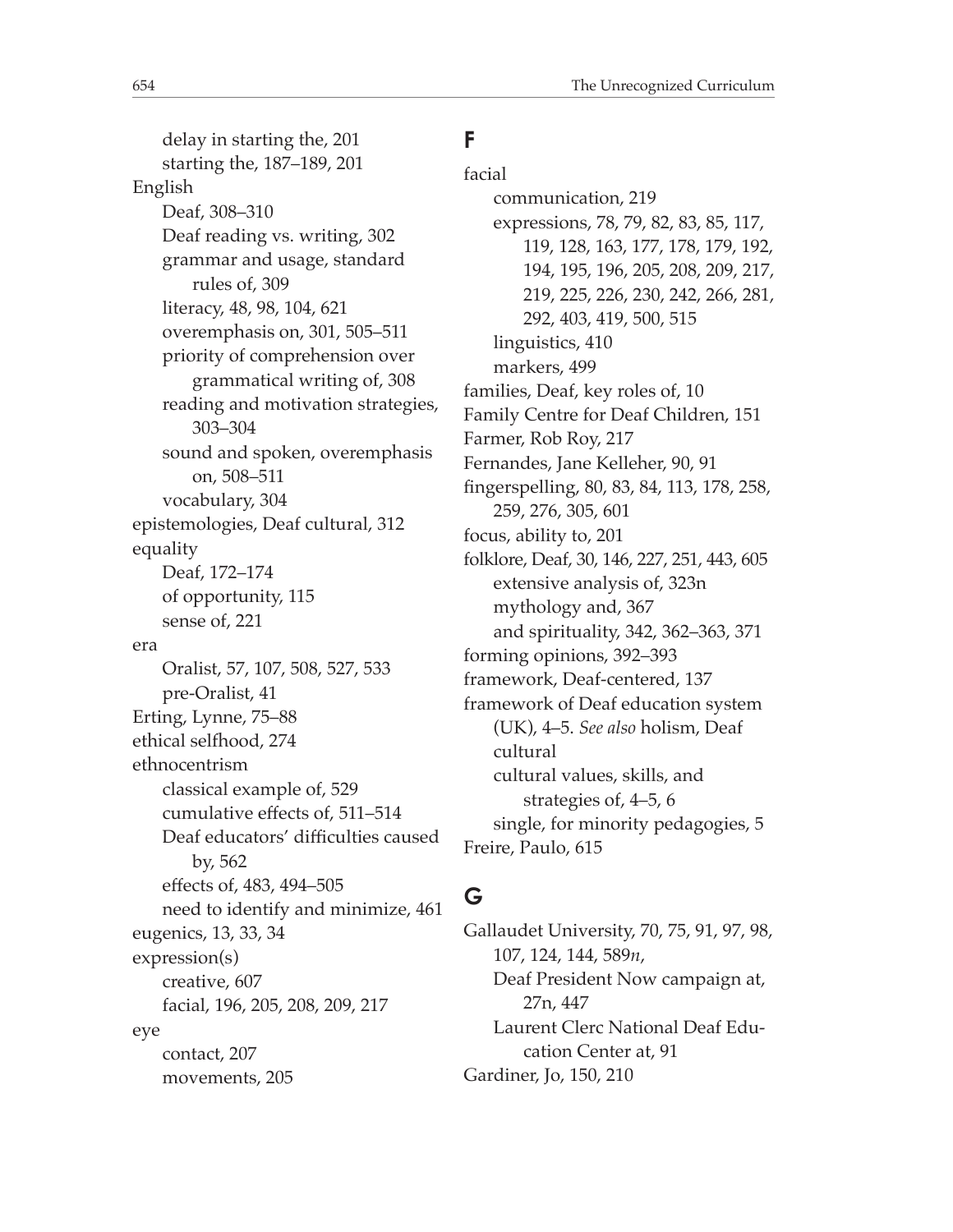GCSEs, 9*n*, 142, 374*n*, 514, 565, 572, 573, 583, 588 English, 504 Maths, 565 gene therapy, 35 genetic screening, 34 genetic engineering, 8, 33, 34 genetics, 4 gestures, 205, 208–209. *See also* expressions, facial; VGT in communication of subtle and abstract concepts, 217 and Deaf pedagogies, 216–220 and signing in hearing societies, 218 Goncalves, Janie, 154–160 Goodricke, John, 342 Gramsci, 30. *See also* Post-colonial Studies Graves, Robert, 366 grittiness, 614 group rights, 36, 49 growth, cognitive, 107, 190

#### **H**

Hanifn, Jerry, 148–149, 248–256, 259, 261, 265, 270, 276-277, 278, 342, 343–346, 349, , 357, 363, 364, 379, 386, 397–399, 404, 410, 451*n*, 469– 471, 495–496, 501–502, 507, 508– 511, 512, 513, 516, 523, 524–525, 526–527, 537–538, 547, 551–552, 571, 574, 579, 581, 583, 590, 599, 605–607, 609, 610, 612, 616, 625 language lab in the Communication Centre, 275 See also Birmingham Deaf Club; BDA; BSL; Cultural Heritage Resource Centre; Deaf Club; discipline; Daunt, Wendy;

Educators, Deaf; Mablethorpe Summer Camps; Maori, culture; RNID; safe Deaf spaces Harris, Robyn, 627 Hawai'i Center for the Deaf and Blind, 91 health, 4 hearing aids, 40, 202, 266, 406, 473, 476, 508, 531, 534 development of, 32 emergence of, 567 implantation and, 590 imposition of, 589 Heineman-Gosschalk, Renée, 115–119 *"Here Forever": The Importance of Ethnographic Research in the Search for an Understanding of Deaf Children's Identity Development* (West), 132 heritage, cultural, 30 Heritage Room, 251–253, 362, 364, 379 hidden curriculum, 160 Higa, Doreen, 91 history Deaf, 30, 32, 133, 146, 214, 330, 335, 342, 372, 373 rediscovery of own, 36 *History of the Deaf Christian Fellowship, A* (Silo), 148 holism cultural, 3, 22, 160, 170–171, 253–254, 593–594, 596 Deaf cultural, 5 importance in Deaf pedagogies, 421 pressure resulting from, 593–594 and rethinking roles of care staff, 421–451 honesty, 412–416, 532–533 hooks, bell, 43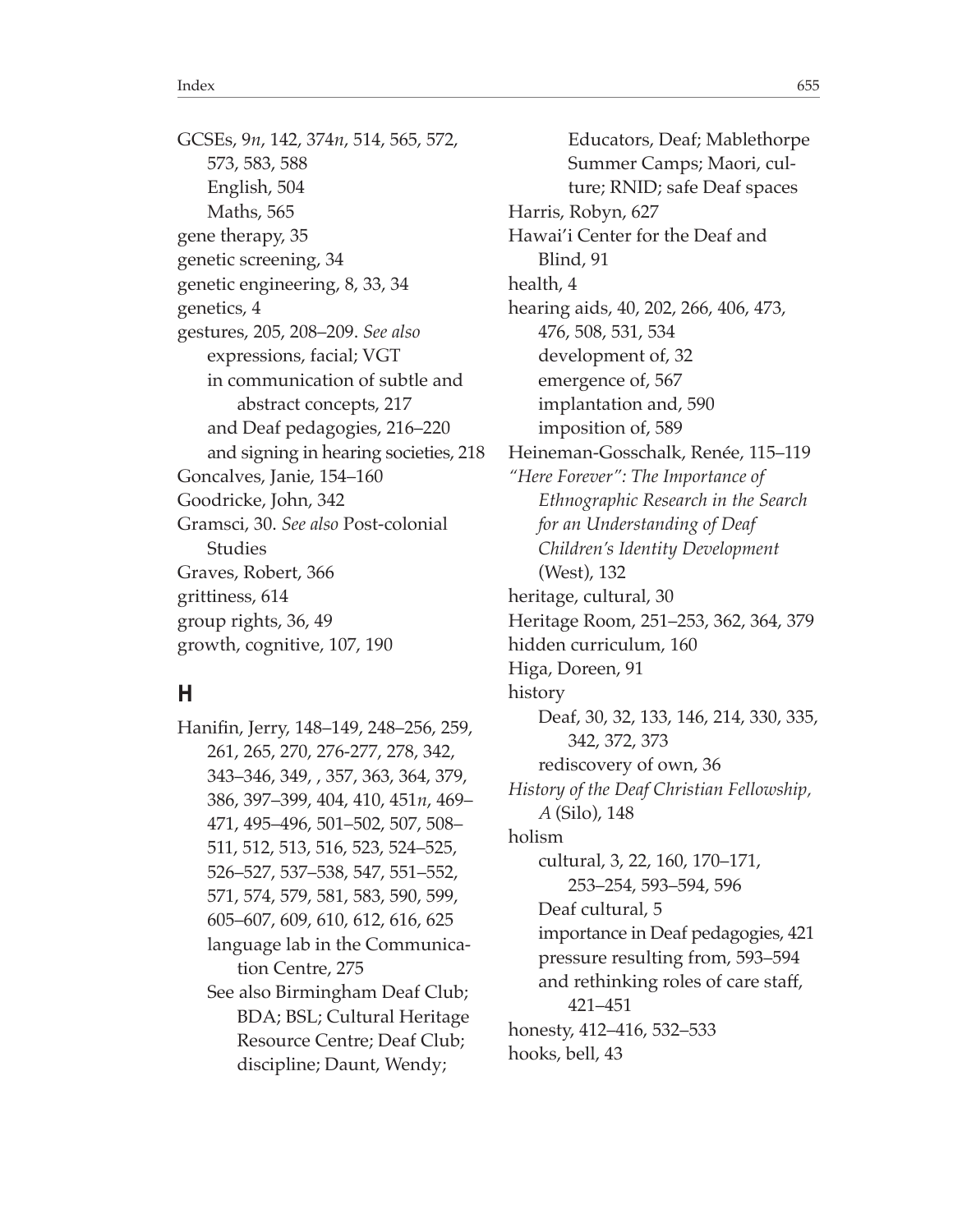horizontal violence, 601 Hoy, Dummy, 214 Hughes, Gerry, 153–154 human geography, 165, 233, 330 humor, 81, 206, 208, 231, 258, 315, 419–420, 607, 608 anthropomorphism and, 382 compassion and, 49 confidence and, 287 cultural, 613 Deaf, 301 in Deaf cultures, 419 in Deaf classrooms, 103, 292, 419 Deaf educators' use of, 196, 201, 258, 295, 343, 344, 420, 502 in Deaf pedagogies, 287, 327, 410n facial expressions and, 419 importance of, 266, 351 linguistic, 287 role in students' attention and interest, 382 safety and, 193, 265 in signing, 223, 264 in stories, 276

# **I**

ICED (International Congress of Education of the Deaf), 57 identity, Deaf, 9, 20, 132, 135, 136, 143, 144, 311–320, 372 BSL and development of strong, 304 -building process, 386 collective, 316 cultural, 36, 120 in Deaf Studies curriculum, 373 development of, 268–269, 390, 411 healthy development, 171 as individuals and members of collective culture, 312

intersectionality and, 314–316 reframing of, 39 relationship between aspirations and, 144 and trust in Deaf educators, 395 safety and, 268–269 single, static, 39 strong, development of, 304 idiolects, 209 idioms, 103 improvisation, 48, 155, 185, 208, 211, 222, 223, 225, 236, 247, 263, 287, 295, 302, 334, 391, 500, 532 inclusion, 33, 115. *See also* mainstreaming information BSL sign for, 380–388 "channelling" by TAs (Teaching Assistants), 126 collecting of, 164 and controversial subjects, 388 and the cross-cultural impetus, 384–385 cultural and behavioral, 310 and Deaf pedagogical time, 387 deciding appropriate, 530–532 and decision-making, 427–431 exchange of cultural, 381 -gathering skills, 164 how Deaf people gather, 380–381 importance of, 274 loss, 120 and polychronic cultures, 387–388 presented as attractive and exciting, 381–383 search for meaning and, 389 as a shared quest, 383–384 sharing, 386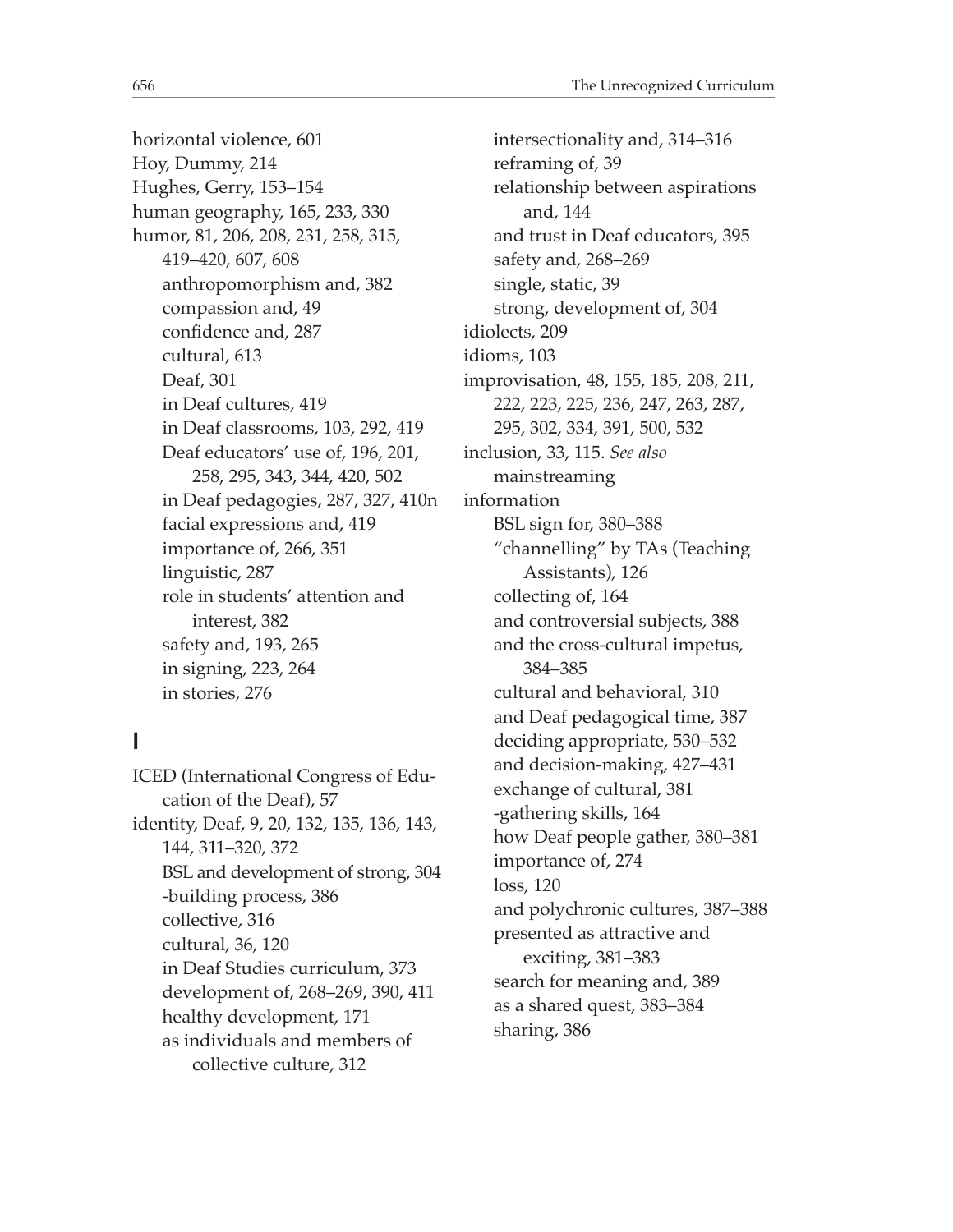storytelling as means of conveying, 430 integration, 20, 33, 115, 481. *See also* disintegration, cultural; mainstreaming between formal lessons and life experiences, 518 intentionality, metaphysical, 50 interaction cross-cultural, 123 hearing-Deaf, 11 meaningful linguistic, 202 Intercultural Studies, 45, 48. *See also* Cultural Studies International Congress of Education of the Deaf. *See* ICED International Sign, 217 International Society for Gesture Studies, 216 interpreters, 11, 62, 113, 120, 129, 324, 475, 574, 575, 606 absence in medical appointments, 568 availability of, 523 BSL, 525, 567, 609 cost of, 432 Deaf education and access to, 113 desire to keep learning and improving in, 542 free, 432 intercultural skills of, 234 lack of, 147 restricted access to, 111 teaching BSL to, 146 trained sign, 525 sign language, 35, 332, 542 sign registers and, 575 type of clothing needed, 207

intersectionality, 43, 47, 171 culture, pedagogy and, 6 and Deaf education, 125 Deaf equality, Deafhood and, 172–174 and Deaf identity, 314–316 and Deafhood, 5, 6, 24, 42–45, 171 decolonization, Deafhood and, 42–45 importance of understanding, 24 issues, exploration of, 47 TEDx presentation about, 125 intonation, 209 isolation of Deaf issues from social and academic mainstream, 5 Ives, Laurie, 147. *See also* Silo, Janice

# **J**

JJJ Group, 152, 193, 206, 210, 213, 221, 224, 242–245, 247, 257, 260, 262, 342, 372 judgment sampling, 59 Jung, 365

# **K**

Katz, Charles, 365 Keller, Helen, 214, 342 Kendall Demonstration Elementary School (KDES), 75 *Kill the Indian, Save the Man: The Genocidal Impact of American Indian Residential Schools* (Churchill), 29*n* knowledge and skills, cultural and linguistic, 3–4, 67 using ASL (American Sign Language) to build, 101–103 Kyle, Jim, 120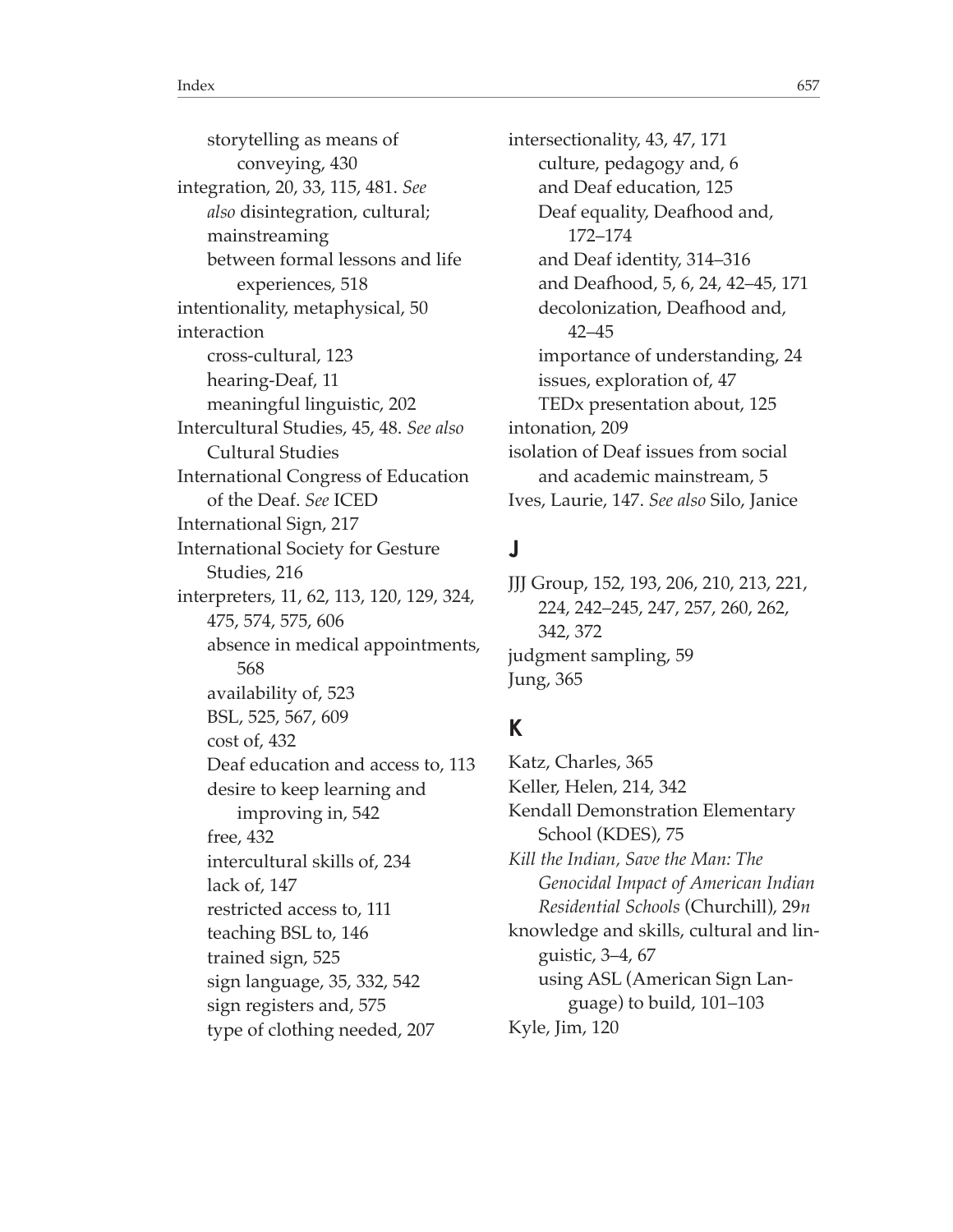#### **L**

Laborit, Emmanuelle, 337 Langley, Derek, 146. *See also* Royal School for the Deaf, Derby language(s), acceleration, 165–166, 273–310 and cultures, endangered, 40 translating across, 304–308 LASER, 148 lateral thinking and problem solving, 274, 296–301 Laurent Clerc National Deaf Education Center, 91 LEA(s) (local education authorities), 473, 478, 481 learned helplessness, 47 learning embodied, 224 interactive, 90 via physical activity, 220 support assistant. *See* LSA Lee, Raymond, 163, 227, 238, 240f, 341, 390–391, 405, 587 Lentz, Ella, 362 *Let Us Spell It Out for You* (short flm), 125 Leverhulme Trust, 54 Lewis, C.S., 514 "light bulb" metaphor, 162, 206, 334 light in the darkness metaphor, 188 lip-reading, 20, 202, 410, 467, 526 literacy cultural, 461–462 Deaf cultural, 41, 88 English, 48, 98, 104, 621 Littler, Emile, 145 *Looking On: Deaf People and the Organisation of Services* (Young, Ackerman & Kyle), 120, 151

LSA (learning support assistant), 195 local education authorities. *See* LEAs

## **M**

Mablethorpe Summer Camps, 443. *See also* Daunt, Wendy mainstreaming, 33, 36, 75, 113, 115 development and repair work, 199–200 failings of, 583 government policies and, 576–585 ideologies around, 563 increase in, 621 losing contact with children because of, 475–478 policies, 473 spread of Oralist, 143 manifest destiny, 26 Maori culture, 254, 552 examples, 357 experience, 254–256 people, 5, 28, 40, 50 positive collaboration experience with, 551–552 Martha Vineyard's community, 18, 134, 214 vignette, 330–334 Mary Hare Grammar School (MHGS), 143–144, 145, 151, 555, 556, 585, 588, 589*n*, 612 Oralism in, 143 problems created by, 587–589 seen as preferable to mainstreaming, 588 teachers, 611 Mask of Benevolence, 12 Mather, Susan, 70–75, 223 McDonough, Peter, 395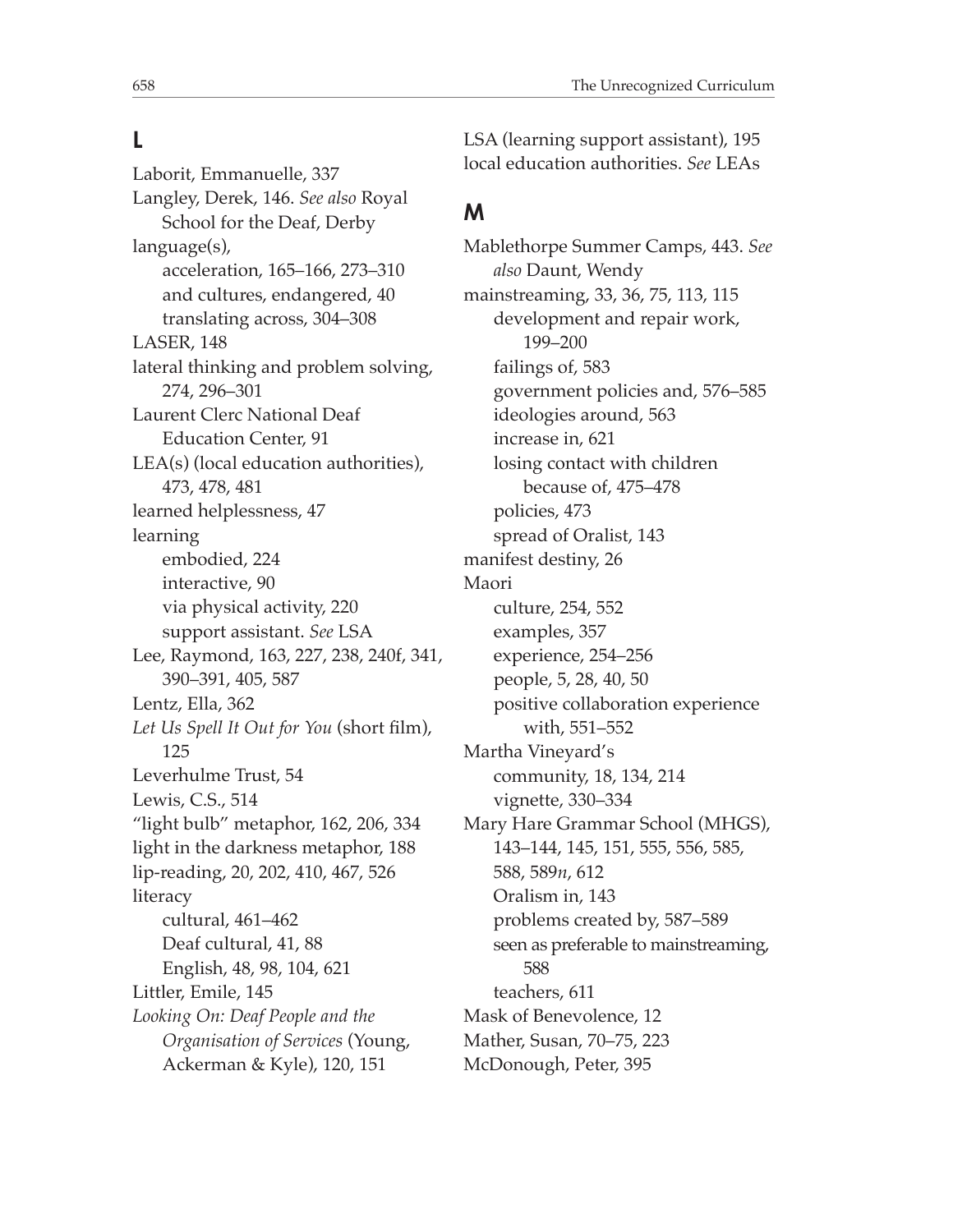meaning co-construction of, 85 deficient concept in Deaf children, 202 creation of, 118 lip-reading skills and, 202 -making in reading and writing, 115 making the implicit explicit, 93 mediating, 80–84 relevance and search for, 390–392, 393 semantic range, 304 use of eyes to convey, 209 mediation, 96 medical model of disability, 35. *See also* social model of disability medicine, 4 mental health, 9, 119, 312, 477, 580 mentality, Deaf, 239, 390 metaphors, humorous, 208 methodological principles, 55 micro-storytelling, 102, 166, 381 Miles, Dorothy, 133–134, 287, 292, 339, 370, 449, 474, 502 minority culture(s), 5, 25–26, 27–32, 50 diferences with majority cultures, 27 educators, 460–461 learning from, 89 minority pedagogies, 2 miseducation, Deaf, 188 model(s) culturo-linguistic, 36 of Deaf culture and Oralism, 38 of education, 12 osmosis, 131 medical, of disability, 35 role, 68, 99, 100, 125, 588 sign bilingualism, 615

social, of disability, 35, 36 Model Secondary School for the Deaf (MSSD), 97 modeling, 77, 80, 94, 315, 405, 409, 528 language, 99 role, 99, 337–340, 521–523 use of introspection and refection, 417 moral character, 304 guidance, 394–406 selfhood, 374 motivation to develop creative skills, 454 development of, 411 efective, 377 emotional development and, 454–455 emotional experiences and, 411 to encourage Deaf cultural development, 585 to go out, 433 from having Deaf teachers, 44 high, 460 to keep on learning, 352 lack of, 561 to learn, 438, 528 relevance and, 393 strategies for English reading, 303–304 to write these books, 462 multiculturalism, 189 multi-level activities, 262–263

## **N**

National Association of the Deaf (NAD), 99 National Curriculum, 107 demands imposed by, 442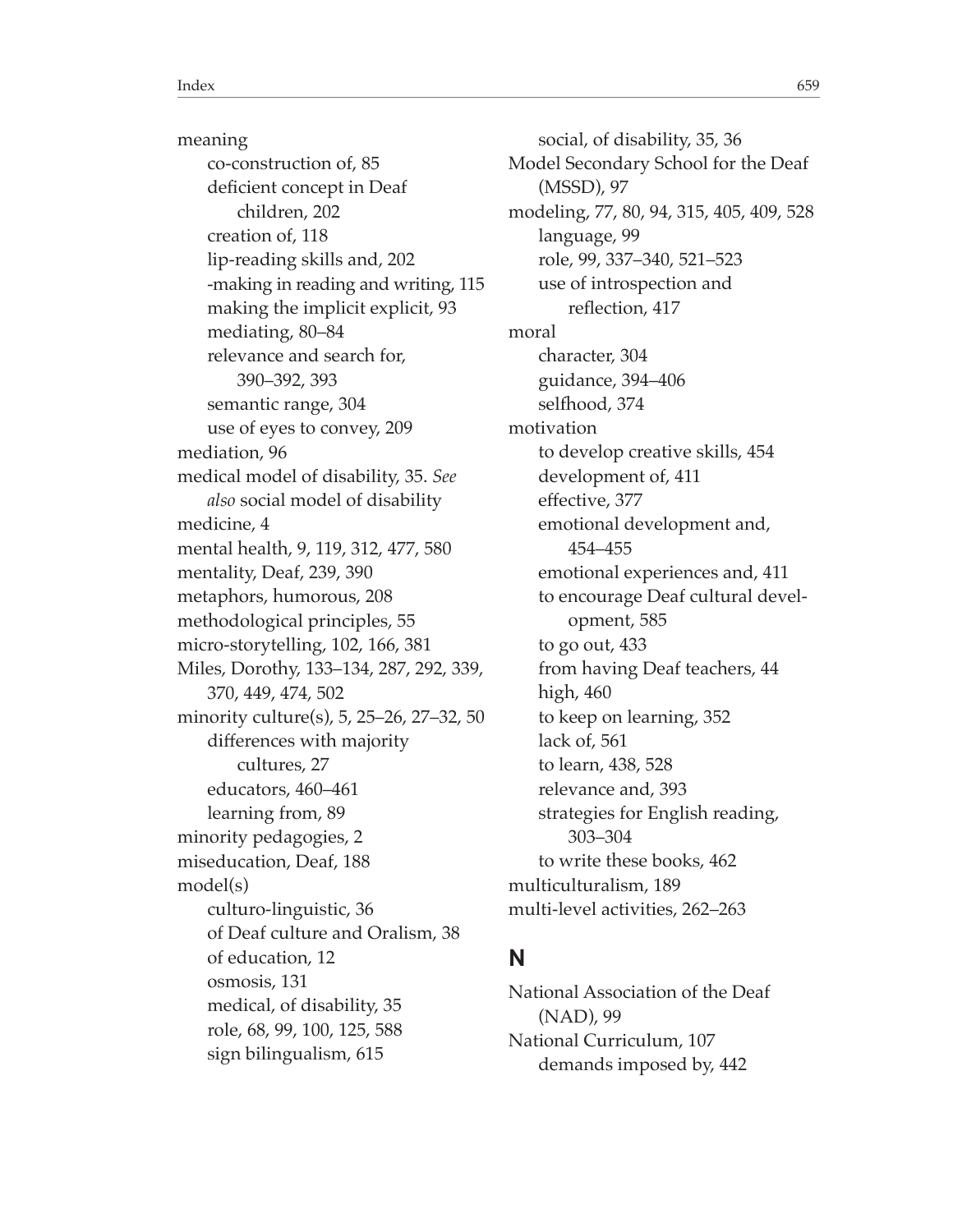political self and, 446, 489 problems caused by, 569–573 requirement to follow the, 130 requirements, 502 National Deaf Children's Society, 148 National Deaf Studies Curriculum, 148 National Deaf Studies Working Group, 148, 150, 151, 372, 373. *See also* Gardiner, Jo; Scott, Paul; Silo, Janice Nationalism, Deaf, 38 National Union of the Deaf (NUD), 57 Native American(s), 9 community lives, 614 culture, 5, 23, 28, 46n, 50, 602 Deaf communities, 23 education, 29n history, 336, 337 pedagogies, 44 relationship between culturo-political lives and education of, 40 societies, use of signing and gesture in, 218 use of sign language, 23, 291*n* networks, Deaf, 18 New Zealand Deaf school in, 308 history, 552 Maori experience, 254–256 Maori-related examples, 357, 551 minority pedagogies in, 2 UK compared with, 616–617 noise, visual, 177, 207–208 normalism, 189

# **O**

objectivity in social sciences, 55 OFSTED (Office for Standards in Education, Children's Services and Skills), 574–576

ontologies, Deaf cultural, 312 Open University, 153 oppression Deaf adults suffering, 312 dynamics of, 41 guidelines for discussion of, 533–538 internalized, 240, 602*n* intersectional approach to, 36, 174 linguistic and cultural, 28 overlapping roles of race, class, and gender, 43, 174 system of oppression, 43 Oralism, 6, 8, 20, 29 in the 21st century, 33 as anti-Deaf phenomenon, 29 claim that use of sign language was detrimental, 70 damage to literacy skills caused by, 173 Deafhood theory and, 29, 37 and Deaf cultural development, 585 and Deaf teachers, 30, 31 diminished model of Deaf culture and, 38 efects of, 613 emphasis on reducing size of Deaf communities, 40 and eugenics, 34 exclusion of all things Deaf, 8 false promises of, 10 framed as a form of colonialism, 24, 25–27 framing of Deaf communities, 42 and genetic engineering, 33 and government, 567 lack of mediation under, 96 low expectations derived from, 169 mass illiteracy resulting from, 97 new wave of, 143 ongoing damage of, 12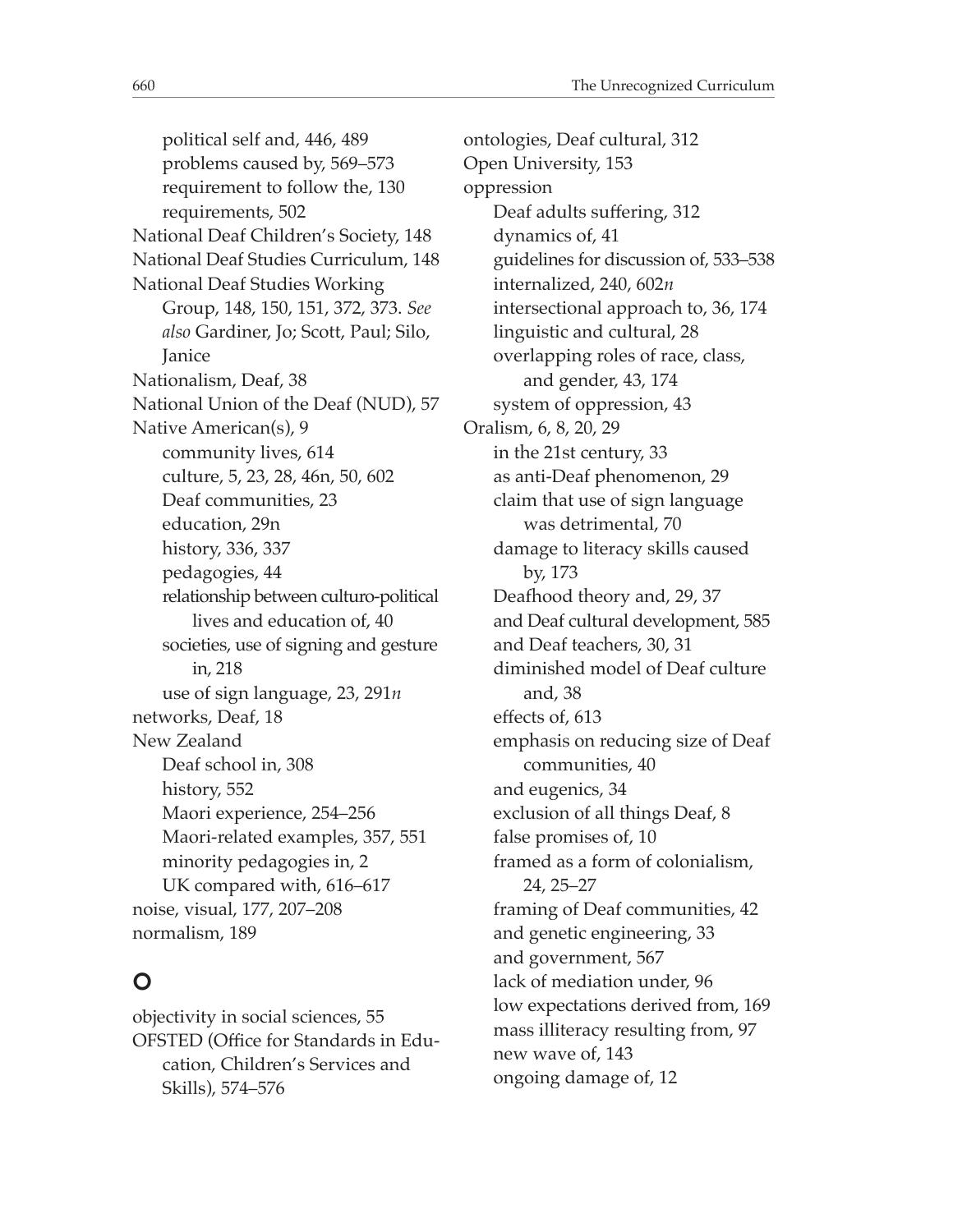overcoming efects of, 304 post-war wave of, 473 strategy of "divide and conquer," 9–10 technology, mainstreaming, and eugenics, 32–35 treatment of Deaf people before emergence of, 19 ultimate goal of, 8 as ultra-individualist ideology, 49 vestiges of, 564 Oralist, 33 advocacy, 473 ascendancy, 20 and audist attitudes, 621 century, 47, 51, 253, 394, 540 colonialism, 26 Deaf schools, 48 education, 21, 49, 69, 608 era, 57, 107, 508, 527, 533 ideology/ideologies, 12, 20, 26, 29 legacy and lower standards, 540–542 mainstreaming, 143 marriage bans, 13 policy/policies, 110, 534, 569 resistance to Deaf teachers, 106 settings, 107 sterilization, 13 technology, 32 Oralists, 14, 33 Deaf rebellions and, 29 interests of Deaf children and, 14*n* mainstreaming campaigns, 36 osmosis model, 131 Oxford Reading Tree, 525 Oxford University, 119, 525

#### **P**

parents, hearing, 20, 101, 181, 152*n*, 423, 424, 466, 469, 532, 534, 569, 572, 5586*n*, 600 being overprotective, 356, 393, 587 book aimed at, 91 connecting with the Deaf world, 234 contact with Deaf community, 89 cultural holism and, 253 disadvantage for Deaf children of, 195*n* Elmfeld School, Bristol, and, 149 Family Centre for Deaf Children and, 151 imbalances in homes of, 400 lack of guidance for, 189 learning ASL, 89 negative attitudes towards, 439 percentage of Deaf children born to, 31 perception of Deaf professionals, 466 supportive, 10, 352 use of Sign language by, 11, 189n, 391, 505, 597 *see also* Reading to Deaf Children: Learning from Deaf Adults (Schleper) parents, involving, and families, 431–433 parents, Deaf, 6, 67, 91, 139, 170, 190, 237, 505, 532, 537*n*, 578, 594, 598, 600 academic results desired by, 374 behavior of hearing teachers compared with, 96 children of, 145*n*, 578*n* critical role of, 601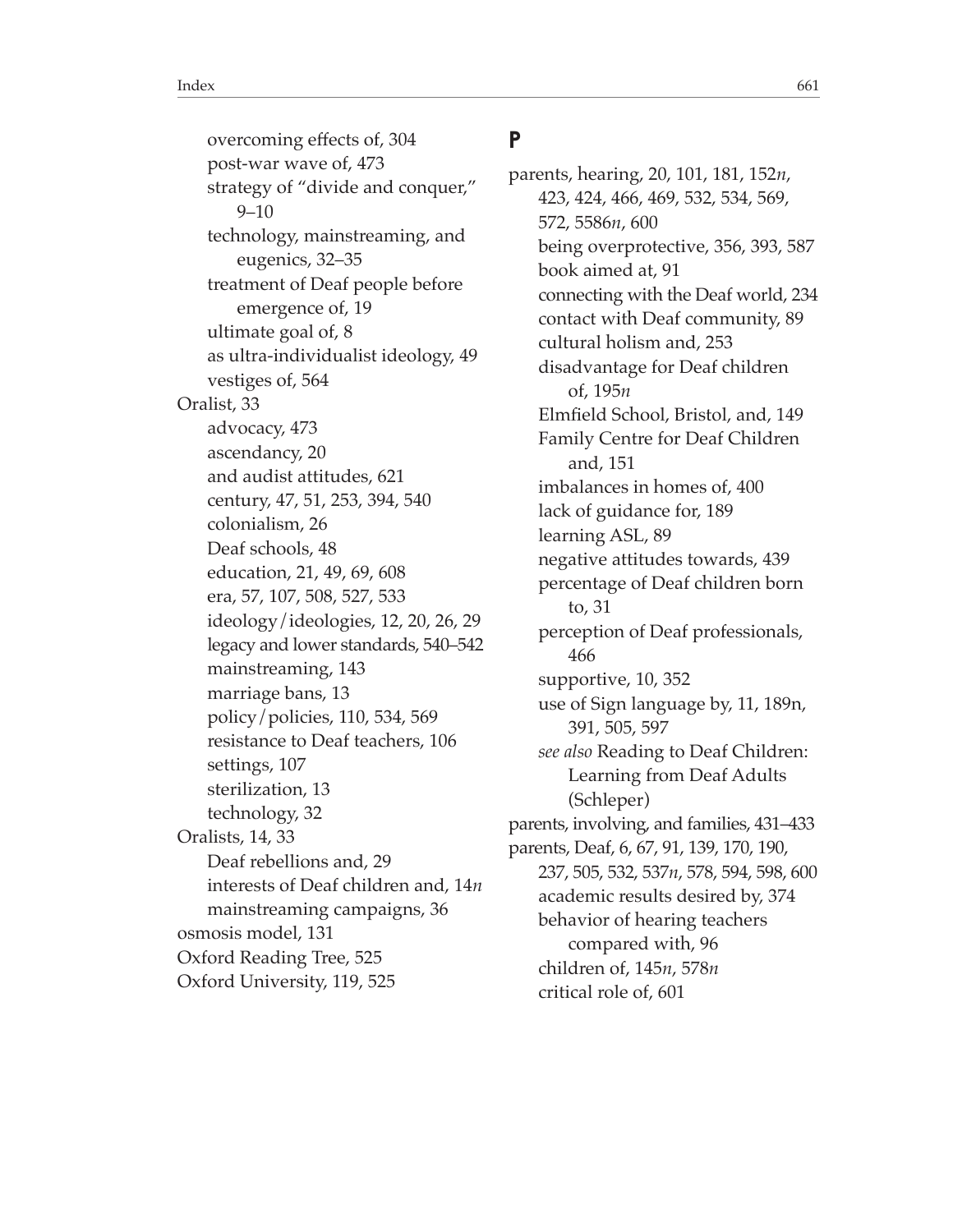Deaf children of, 194–195, 198, 236, 287, 320, 505 humor and, 287 lack of knowledge, 599 linguists' focus on, 70 positive, reinforcing environment provided by, 96 sending children to mainstreaming or Mary Hare, 589 support for Deaf teachers, 99 strategies used by, 91, 105 Paris school, 32 patience, 180 kindness and encouragement, 411–412 pedagogies culturally centered, 36 Deafhood, 45 holistic, 455 minority, 44 pedagogies, Deaf and ability to assess and fexibly adjust to each child, 180 becoming Deafhood pedagogies, 174 BSL, relationship with, 497–498 BSL and visuality in, 501–503 central tenets of, 469–472 challenges in implementing, 456, 457–562 checking and repetition, importance of, 208 children's attention and, 401 closure of Deaf schools and, 36 commitment required by, 429 complex, multi-layered processes involved in, 84 conditions for full realization of, 2 consequences of lack of recognition of, 489–492

creating visible end-products, 213–216 and Deaf cultures, 22, 23 and Deafhood pedagogies, 37, 38 developed by Deaf educators, 31, 115 development of, 348 earlier, 3. See also educators, Deaf, history of efects of mainstreaming on, 578–580 emphasis on tangible endproducts, 206 existence of, 138 and extending visual cognition, 208 extensive parallels with other minority cultures, 5 external challenges to, 563–624 fngerspelling and, 305 further research on, 458 gesture and, 216–220 hearing teachers' perspectives on, 457 high demands on educators' energies, 329 hiring, promotion and, 552–557 historical narrative of, 66 holistic nature of, 256, 440 humor used in, 287, 327, 410n implications of recognizing, 12–15 importance of, 47 importance of emotion in, 411 importance of holism in, 421 information about, 139 informing and explaining actions to children and, 187 for learning English, 302 learning through the body and, 221–224 Mather's contribution to, 75 metaphysical dimensions of, 49–51 obstacles to, 457 performance in, 228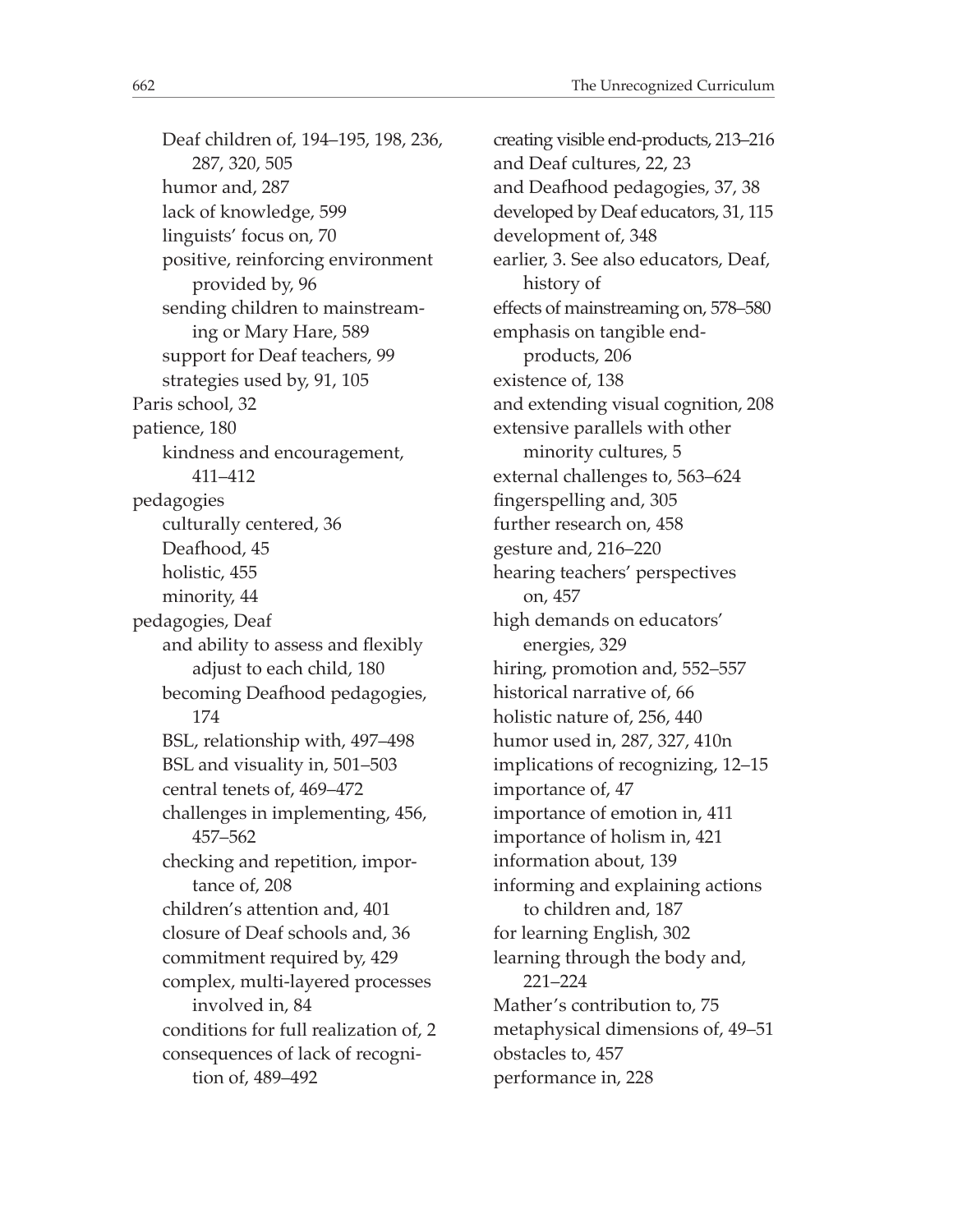place of English in, 301 progressive development of, 272 power of, 330 recognition of, 457–562, 621 rediscovery of, 67–70 re-emergence of, 21 research about, 21, 54 research approach to, 53 role of Deaf equality in, 173 role of humor in, 419–420 role of information in, 384 scarcity of research on, 7 silent, visual, 201 similarities in praxis of, in diverse countries, 5, 6 spirituality and, 362 storytelling, drama and empathy in, 224–228 study of, 44 and subaltern Deaf educators, 604–615 subalternalism and class issues in, 610–615 suppression of, 23 theoretical framework for, 160–170 as unrecognized curriculum, 160, 316, 440 urgency in, 482 use of the body in, 220–230 validation of, 56 visuality and, 206–216, 383 people, Deaf achievements of, 214, 215, 342 becoming actors, 372 courage, 164 developing own BSL plays, 372 devaluing, 555 earliest records of, 17 embodied consciousness and, 361 employed as teachers, 20

extreme facial expressions of, 209 founding and running schools, 20 grassroots, 145, 525, 588, 605, 606, 608, 609, 613 history of, 215 importance of Deaf historical self for, 336, 337 importance of sharing their stories, 605 independent thinking skills in, 558 infantilization of, 392 ingenuity, 164 initiative, 164, 304 intermarriage among, 34 lack of political power, 565 lingua franca in, 217 middle class, 615 negative attitudes toward, 164, 461 six historical categories of, 18–19 strategies that develop self-belief, 164 visual orientation of, 207, 214 performance, concept of, 228 personation, 208, 225, 292, 295, 382, 403 personifcation stories, 225 philosophies, bilingual, 139 pictorial recognition strategy, 177 place, concept of, 233 Places, Deaf, 165, 233–234 Poetry, Sign, 94, 133, 217 policies bilingual, 54, 146 local government budgeting, 563 national government, 563 government, and mainstreaming, 576–585 political Deaf event, 447–455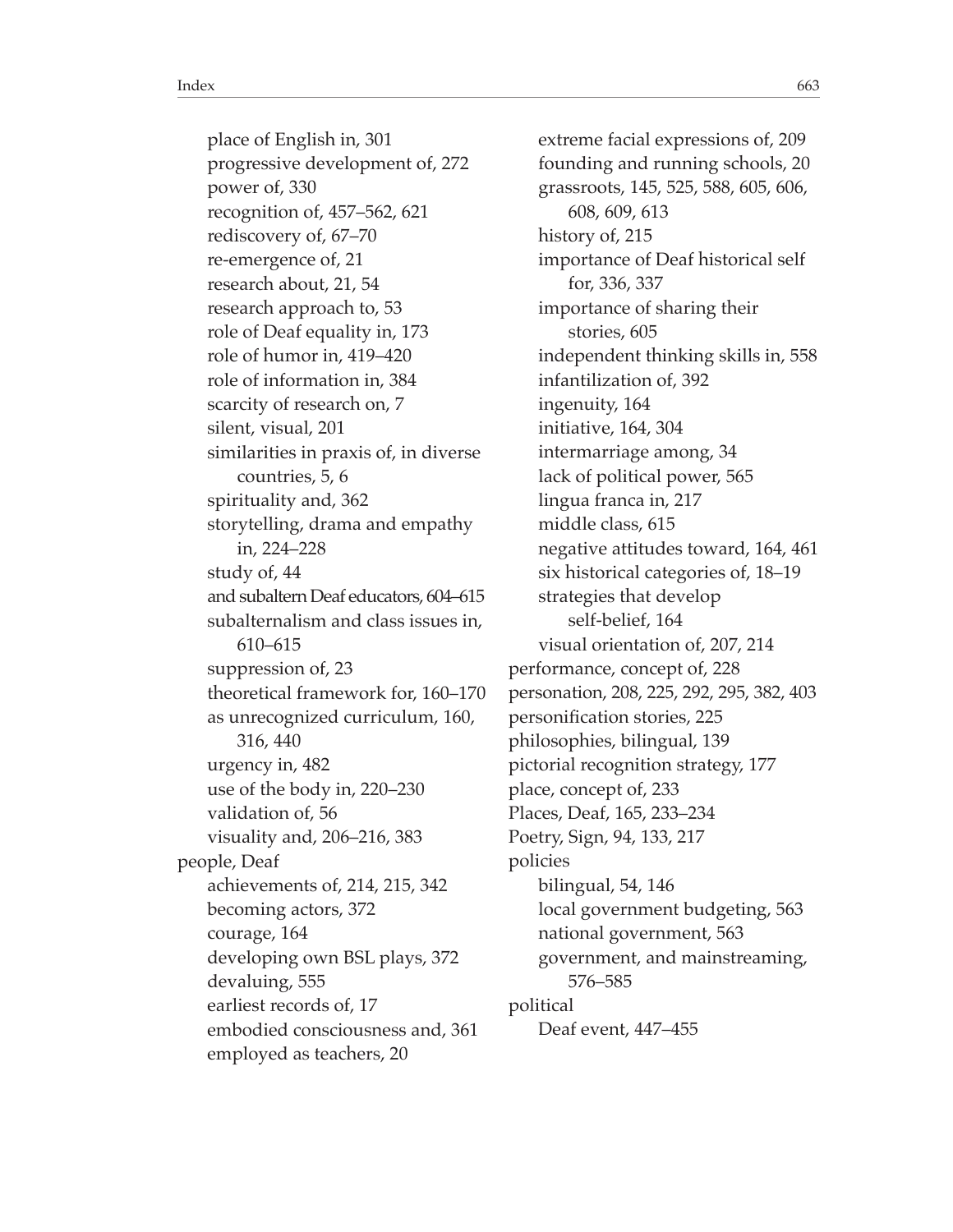empowerment through creativity, 453–454 empowerment through size, 451–452 empowerment through visibility, 452–453 self, 367–369, 445–447 Post-colonial Studies, 24, 25, 30, 39. *See also* Gramsci Post-colonialist theory, 30 power Deaf professionals' unequal share of, 119 imbalance, 123, 128–129, 461 imbalance in traditional social science, 55 political, 30 practices, teaching, 90 pre-linguistic activities, 205 pre-school assessment and placement, 479–481 experiences, 464–482 hearing aids and, 567 programs, 89–90 situation, 567–569 privilege epistemic, 38 white Deaf straight male, 38 problem solving and lateral thinking, 274, 296–301 skills, 392–393 storytelling and, 393

# **Q**

Quest for a Language, 153. *See also* BSL; Hughes, Gerry

# **R**

readers, Deaf not constrained by text, 92

peripheral vision and, 95 story signing by, 93, 94 teaching strategies of, 93 textbook choice and, 527 use storytelling, 92–93 reading activities, 184–185 *Reading to Deaf Children: Learning from Deaf Adults* (Schleper), 91. *See also* parents, hearing reassurance and encouragement, 209 reciprocity, 48 Deaf-hearing, 42 redundancy (linguistics) examples of, 85 and time, 85–86 refexivity, 55, 226 and introspection, 416–418 relevance, 102, 393 and the search for meaning, 390–392 <RELEVANT> (BLS sign), 389–390 Rennie, Deborah, 217 resilience, 304, 312, 320, 407, 408, 453, 613 "Resistance Era," 20 research approach 53 initial aims of, 57 positive political outcome from, 55 process, 61–62 rationale, 54–55 settings and educators selection, 59–60 situating of researchers in, 57–58 subjects and objects, 55 summary of UK, 138 respect Black men and, 612 importance in Deaf education, 407–410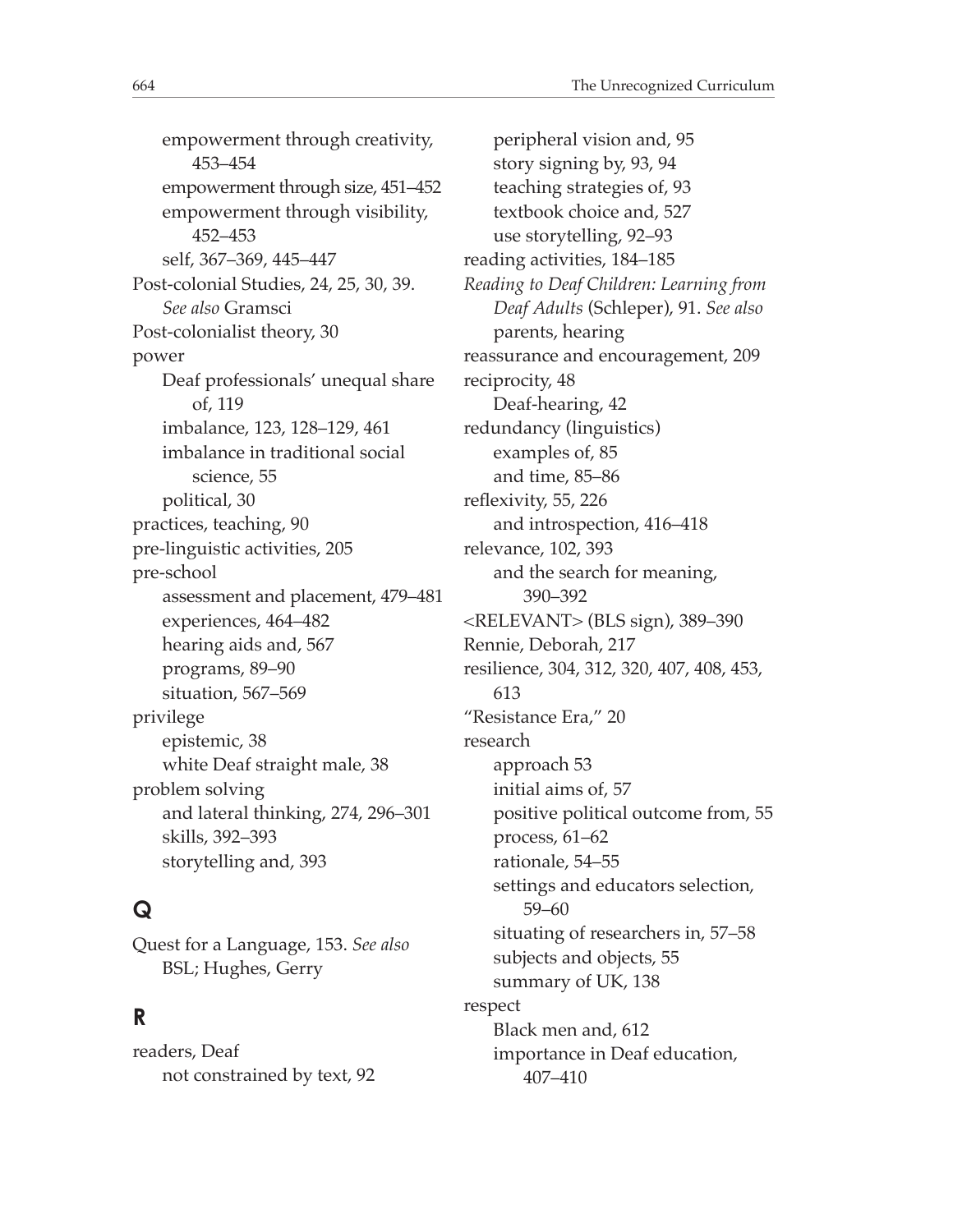love and, 408–409 responsibility, 180 RNID (Royal National Institute for the Deaf), 34–35, 146, 592. *See also* Action on Hearing Loss role modeling, 99, 528 and creating aspirations, 521–523 and reclaiming the Deaf historical self, 337–340 role play, 92 in Deaf drama, 193, 225 and extending concepts, 95 Royal National Institute for the Deaf. *See* RNID Royal School for the Deaf, Derby, 105, 145–149 Royal Shakespeare Company, 371, 372 RSC. *See* Royal Shakespeare Company RSD. *See* Royal School for the Deaf, Derby

## **S**

safe Deaf spaces, 163–165, 233–272 classrooms as, 395 connection and engagement in, 263–264 creating, for young children, 241–245 importance in Deaf pedagogies, 411 other pedagogical characteristics of, 256–269 positive energy and hard work in, 264–265 practices that emerged from, 272 safety, and identity development, 268–269 safety, freedom and additional responsibilities in, 265–268 Santini, Joseph, 124–132 scafolding, 85, 116, 304

Schleper, David R., 90–97 similarities with fndings of Mather and Erting, 92 schools, Deaf, 19, 21 admission of Deaf educators to, 56 bilingual, 110 bilingual-bicultural, 56, 68 closing of, 21, 583 conditions for full realization of Deaf pedagogies in, 2 day, 149, 173, 215, 272, 400, 401, 585 Deaf-centered, 2, 137 decline of, 621 efects of mainstreaming on, 577–578 founded and ran by Deaf people, 20 importance of, 440 leavers, 9, 162, 170, 339, 603 mainstreamed, 580, 583 minimal communication with universities, 604 overemphasis in English, 301, 505–511 poor relations between university Deaf Studies departments and, 603 preferrable to mainstreaming, 113 residential, 164, 227, 265, 272, 357, 359, 401, 421, 440, 443, 445, 528, 534, 556, 585, 586, 587, 599 threats to, 3 use of Deaf community adults in, 113 Scott, Paul, 150–151, 208, 321, 342, 344, 357 *See Hear* (BBC program), 153 self -awareness, Deaf, 311, 313 community, 348–356, 443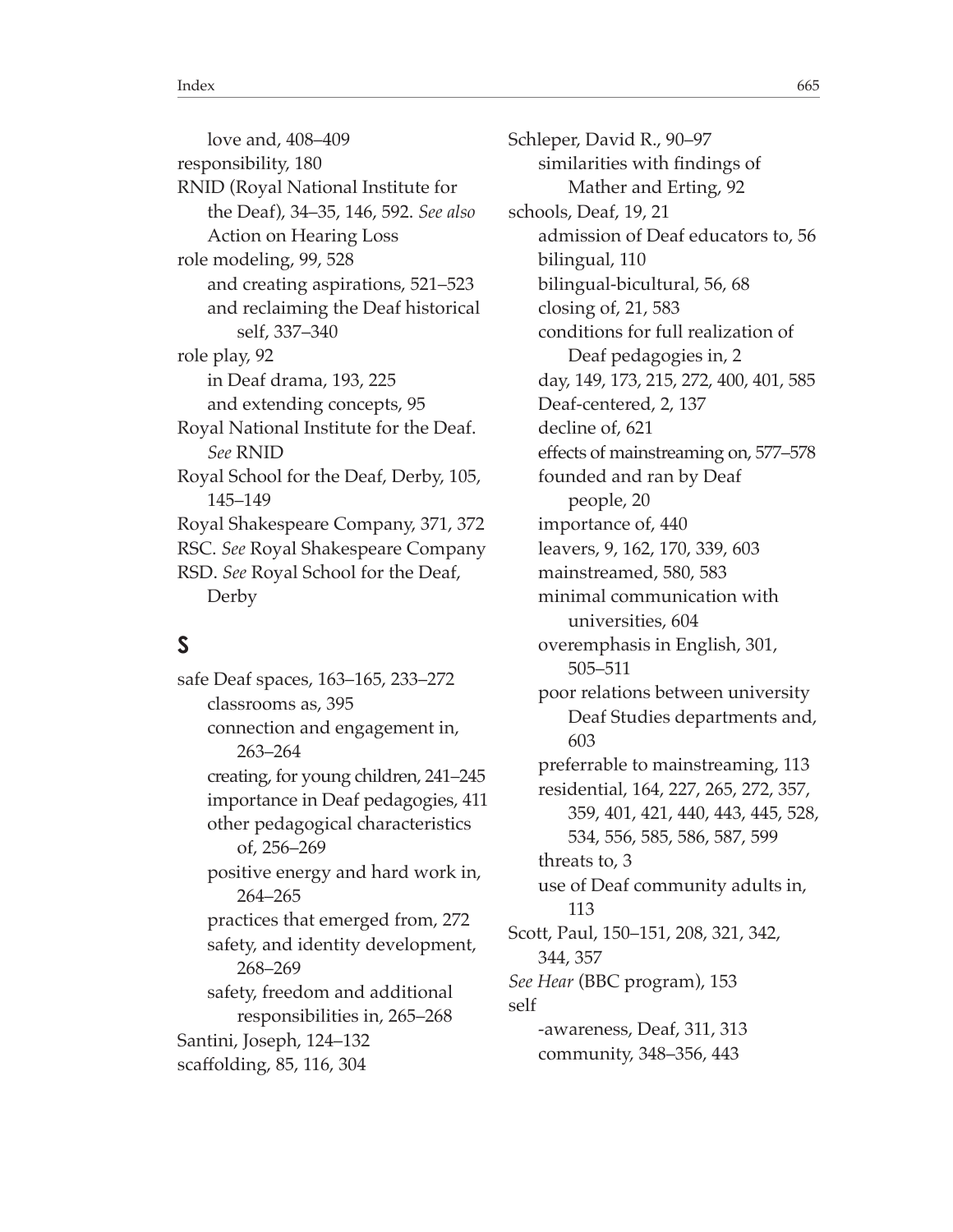core Deaf, 315 creative-artistic, 358–359, 444–445 cultural, 348 Deaf historical, 335–348 -esteem, 327 geographical, 357–358, 444 historical, 441–443 multi-generational community, 349–354 philosophical, 359 political, 367–369, 445–447 spiritual, 359–367, 445 -worth, 330 semantic contingency, 116–117, 118 semantic web, 103 sense-making, 136, 164, 206, 374, 389, 393 Shared Reading Project, 90–91 showing and telling, 229 sign language(s) acquisition, 67, 151 banning of, 20, 30 campaigns for formal and governmental recognition, 11 Deaf clubs and associations and, 19 diference with spoken languages, 209, 218 fuency, 84, 273 at the heart of educational praxis, 67 linguistic meaning in, 208 and quality of Deaf education, 54 research about, 20–21 restoration of, 20, 21, 54 role of visuality in, 206 vs. speech, false dichotomy of, 29 suppression of, 25 unique plasticity of, 357

use of facial expressions in, 209, 242 use of gesture in, 217 used to develop English skills, 70 used as medium of instruction, 20 VGT (visuo-gestural-tactile) features of, 242 visuo-spatial potential in, 607 Sign Language Peoples. *See* SLPs sign linguistics, 209, 274, 279–286 sign linguists, 67 sign-mime, 217 Sign Poetry, 94, 133 sign registers, 273 fexibility, ensuring comprehension, 274–275 Sign Supported English (SSE), 107, 110, 113 Signed English, 29, 69, 70, 73, 77, 485, 495, 507 settings, 107 variants of, 607, 608 widespread in the 70s, 97 signer, native and non-native, 72 signing communities, 321, 331 creative, 274, 286–288, 513–514 Deaf residential schools, 585 family, 603 style, 94–95 Signs of God, 148Silo, Janice, 105–115, 147–148, 367, 392 Sim-Com, 97 sixth form education, 142 skills academic, 48 artistic, 359 ASL (American Sign Language), 79 attention, 88, 401, 590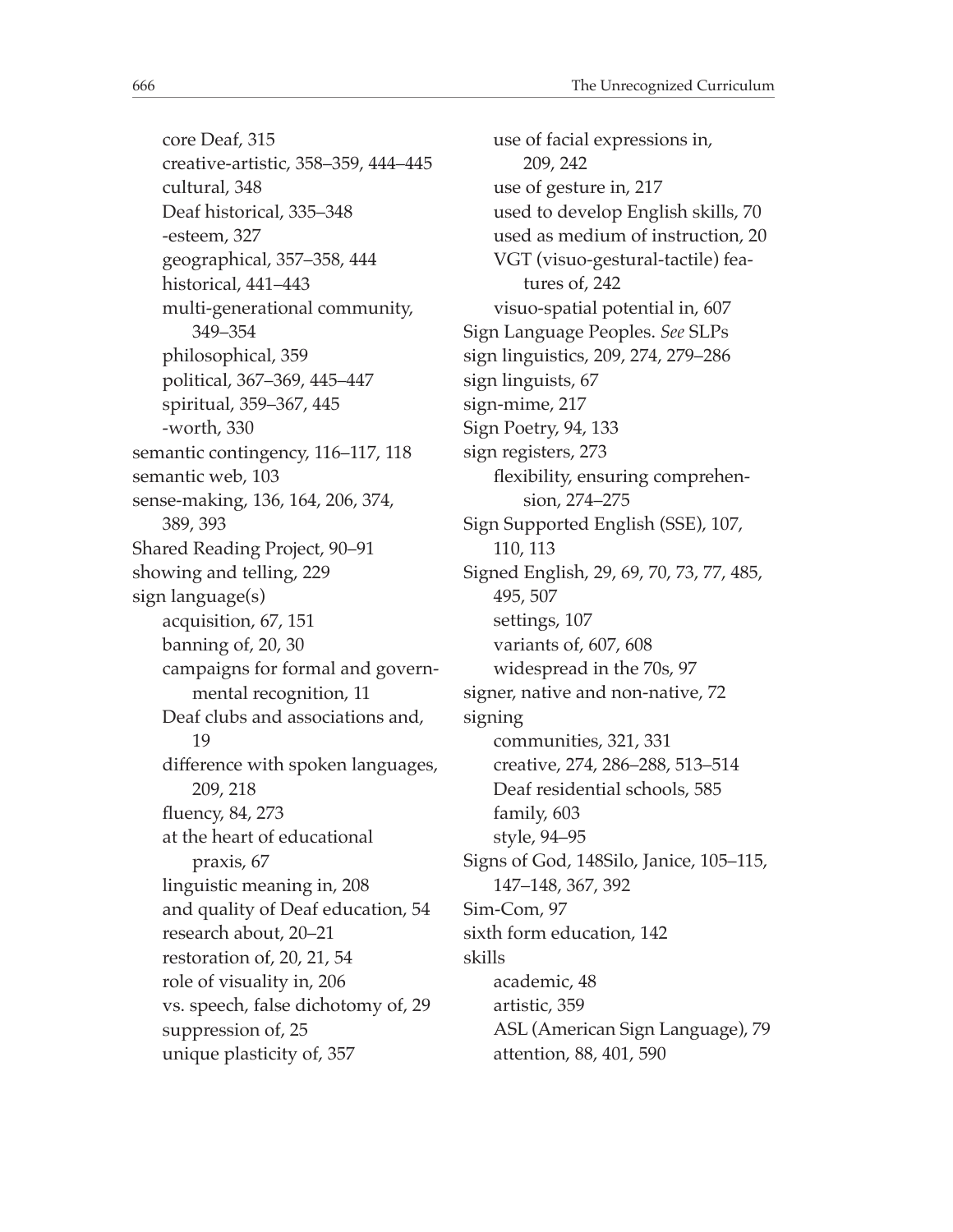attention-getting, 176, 221 bicultural, 608 BSL, 211, 225, 273, 275–279, 290, 379, 484, 492, 495–497, 502, 503, 510, 512, 513, 518, 523, 579, 582, 606, 611 central to US Deaf culture, 91 child assessment, 516–518 child-rearing, 189 children's, 229, 287, 355, 377, 383, 445, 481, 520 classroom management, 75 cognitive, 67, 89, 113, 189, 205, 223, 225, 256 communication, 113, 121, 176, 211, 274, 381, 428, 477, 556 creative, 454, 514 critical thinking, 325, 328, 392 cultural, 39, 101, 139, 412, 513, 515 dance-mime, 510 Deaf cultural, 614, 623 Deaf educators', 1, 5, 6, 101, 139, 170, 174, 437, 443, 445, 565, 619, 623 Deaf people's, 126, 131, 421, 460 developing English, 301–308 development of children's, 192, 609 development, community self and, 355–356 difficult, 410 dramatical, 227 English, 32, 38, 70, 112, 293, 301– 308, 350, 416, 497, 505, 516, 523, 554, 555, 557 essential, 566 evaluation of own, 108–109 fngerspelling, 305 fundamental, 190

hearing, 29 helping, 158 importance of sharing, 48 improvisation, 263 independence, 197 information-gathering, 164 intercultural, 234 language, 42, 70, 71, 121, 213, 220, 223, 277, 278, 400, 408, 415, 496, 497, 544, 580 leadership, 10, 158, 356 life, 149, 394 limited sign and communication, 556 linguistic and cognitive, 67, 89, 190, 205, 482 lip-reading, 202, 467 literacy, 173, 621 miming, 219 moral, 187 narrative, 344 organization, 516 parenting, 48 pedagogical, 189, 213, 484 performance, 223, 289 physical, 227 poetry, 503 problem-solving, 392–393 reading, 29 reasoning, 299 recognition, 177 refective, 418, 501 responsibility, 158 sense-making, 206 signing, 68, 162, 165, 213, 267, 408, 410, 427, 485, 487, 495, 504, 512, 514, 543, 547, 553, 557, 568, 572, 579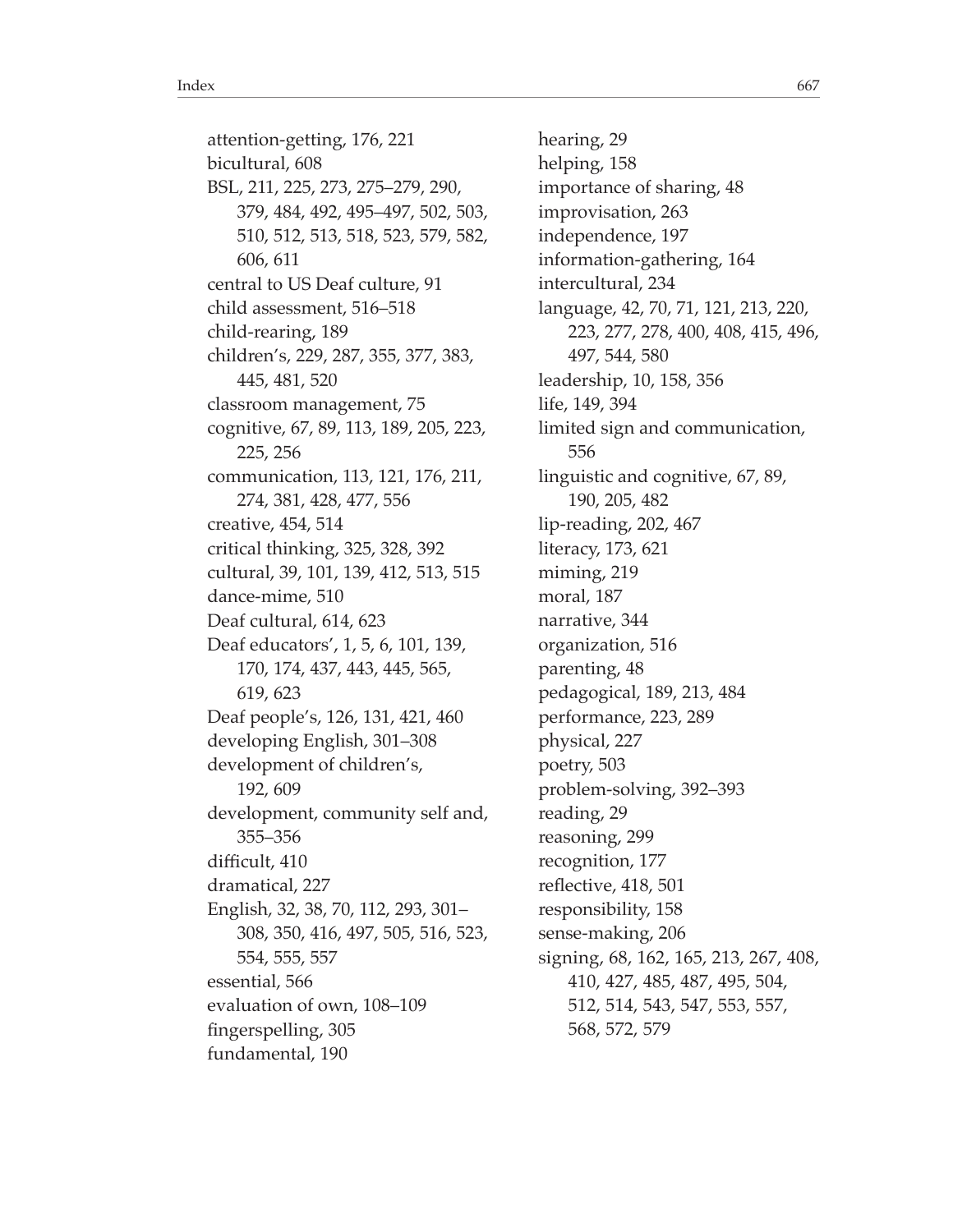social, 9, 12, 158, 171, 190, 191, 227, 304, 380, 433, 434, 556, 586, 587, 589, 600 socialization, 184, 266, 394 speech, 29, 40–42, 164, 167, 416, 466, 526, 555, 588 storytelling, 149, 290 strong Deaf, 557 students', 445 sufficient, 287 teaching, 443, 495, 562 thinking, 301, 235, 558 VGT (visuo-gestural-tactile), 165, 230, 231, 509, 511, 570, 611 visual, 190, 192, 275, 279, 299 writing, 381, 553 SLPs, 1, 6, 8 colonization of, 23–24 communities and Deaf education, 17–20 communities as equal participants in multicultural discourses, 44 cultural and linguistic dimensions of, 35–36 cultural beliefs of, 22 cultures of, 36 decolonization of, 31, 32 framed as "disabled people," 35 global community of, 39 group rights of, 14 social undesirability of, 34 sub-cultures withing communities, 23 viewed through human geography and anthropology, 165 withholding of positive information about achievements of, 33 SLRP, 148. *See also* Silo, Janice Smith, Eileen, 254

social model of disability, 35, 36. *See also* medical model of disability solemnity, 409–410 space(s) concept of, 233 contested, 235 violation, 271–272 space(s), Deaf, 137, 234, 244 children's reactions to, 245–246 constructing formal, 248–256 eye contact and, 207 New Zealand Maori experience with, 254–256 other—assemblies and lunchtimes, 269–271 safe, 163–165, 233–272, 406, 468, 530 and safety, 191–194 warmth, afection and physicality in, 247–248 spatial mapping, 607 starting the motivational engine, 169 Stokoe, William, 98, 366 Stone, Christopher, 627 Stone, Rachel, 75–90 storytelling, 94, 100, 102, 177–179 in Aboriginal societies, 218 active involvement of Deaf children in, 392 conveying information, 430 Deaf characters in, 303 drama and empathy, 224–228 formal, 293–294 forms and roles of, 274, 291–296 identity and, 304 importance of, 165 micro-, 294–296, 381 signed, 217 as tool for teaching children to think for themselves, 296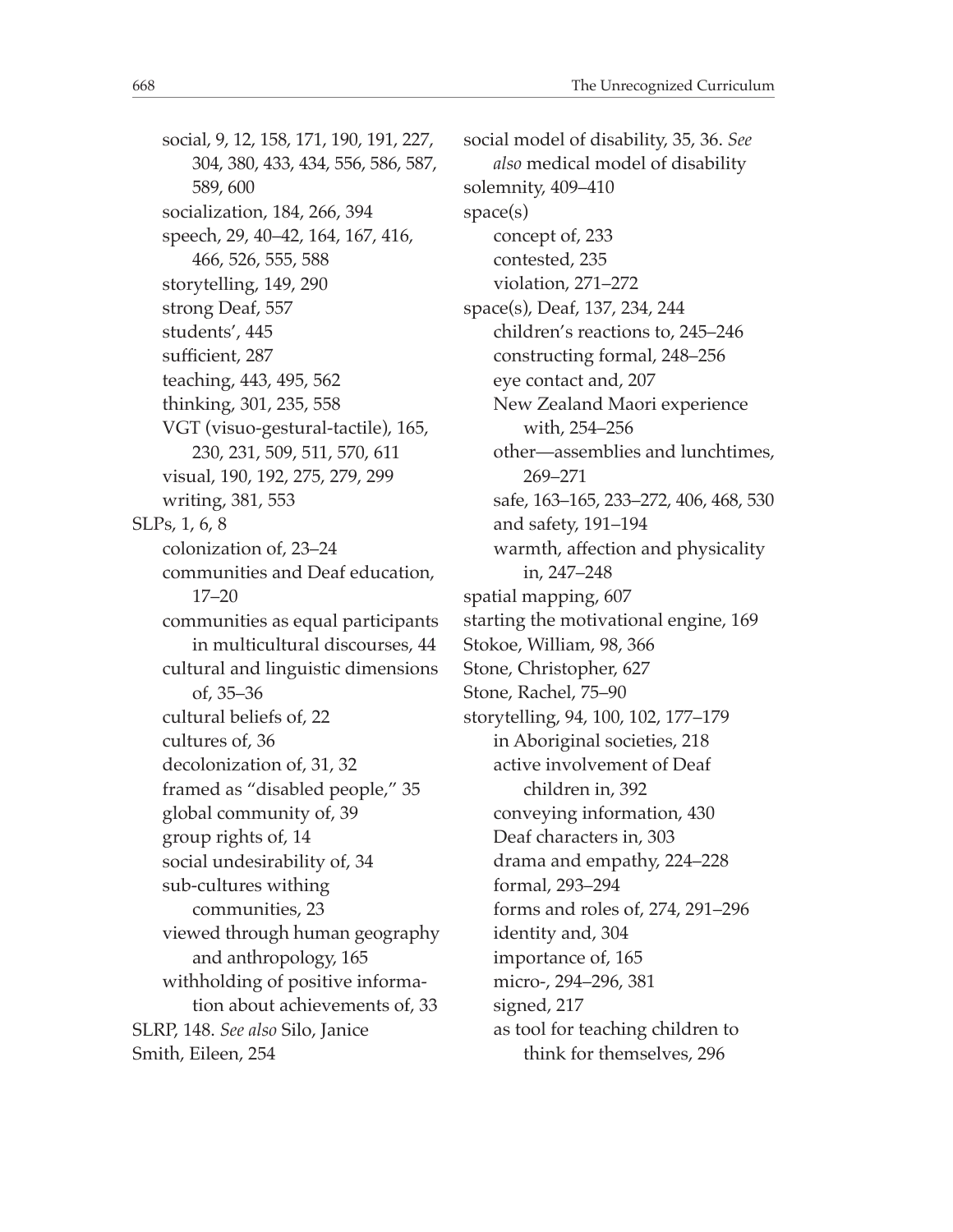use of signing and gesture in, 218 straight talk, 400, 412, 413, 415 strategies attention-getting, 220 body-based, 220 Deaf cultural, 191 English reading, 274, 303–304 pre-emptive, 200 reading and writing, 302 story to drama, 228 used by Deaf educators, 310 visual, 207, 211 visuality, 211 visuo-spatial, 71 warm-up/warm-down, 256–271, 381 stress accumulated from living in hearing world, 229 children's preference for Deaf educators and, 539 for Deaf educators, 482, 529, 533, 580, 591, 593 Deaf parents and, 598 for Deaf TAs (Teaching Assistants), 130 and minority culture educators, 460–461 from risk of misinterpretation, 531 students, Deaf, critical mass of, 2 Studies Deaf, 5, 13, 65, 68, 146, 312, 365, 370 Deafhood, 58 "subaltern" class, 30. *See also* Post-colonialist theory normalcy and, 31 subaltern cultural values, 31 culture, 555

Deaf, 114, 145, 386, 554–555, 556, 604, 607, 608, 609, 612, 613 Deaf cultural attitudes, 112 Deaf educators, 604–615 Deaf values, 59 respect for Deaf, 114 Subaltern Studies, 337 Subaltern Studies Group, 30 subalternalism, 145 *Surprised by Joy* (Lewis), 514

## **T**

table manners, 179 TAs (Teaching Assistants), Deaf, 59, 60, 114, 124, 125 institutionalized inequities and, 483–489 making BSL videos, 128 observations by, 484–489 as personal role models, 125 *The Souls of Black Folk* (Du Bois), 27–28 teachers' certifcations, 11 teachers, Deaf, 12. *See also* educators, Deaf; Oralism aging profle of, 114 banned from teaching, 20 Deaf community attitudes to, 112–113 exclusion from crucial information exchange, 121 importance of, 88 inequities and, 482–483 infantilization of, 110, 111 as language models, 99–100 as mentors, 114 oralist resistance to, 106 parenting role of, 114 pedagogies of, 115 perceived as inferior, 465–468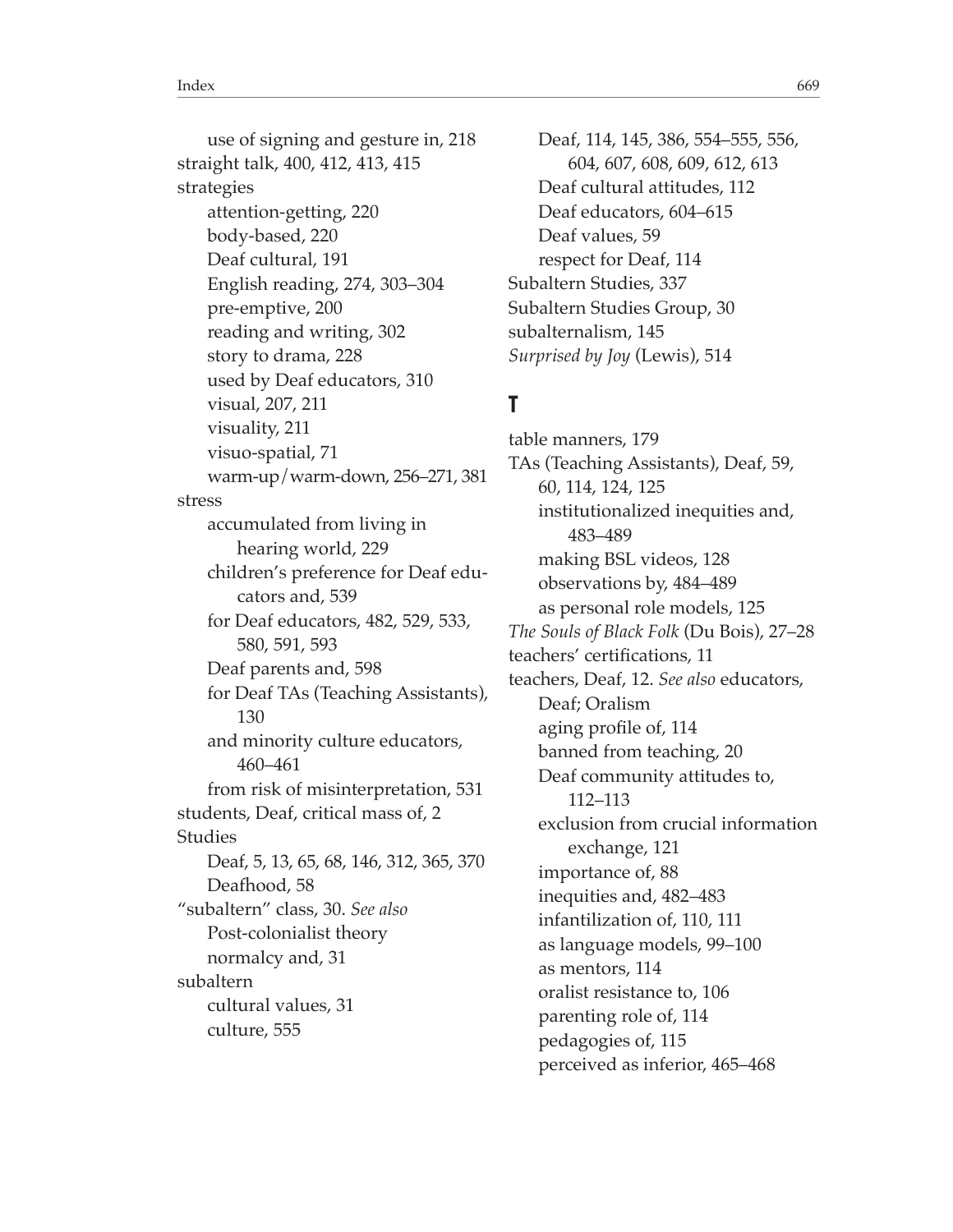positive, reinforcing environment provided by, 96 problems and challenges faced by, 110–112 recruiting of, 115 as role models, 114, 125 removal of, 30 restoration of, 20 self-evaluation of skills, 108–109 shortage of qualifed, 114 strategies favored by, 118–119 strategies for mediating meaning, 80–84 subaltern, 604–615 teaching in mainstream hearing classes, 114 techniques and strategies used by, 70–75, 91 understanding of Deaf culture, 86 teachers, hearing, 54, 110 culturally holistic practices and, 459 interface with TAs (Teaching Assistants), 125 lack of knowledge of Deaf community life and history, 459 teachers, peripatetic, 197, 199, 465, 466, 473–475, 476, 477, 478, 479, 481, 567 Teacher Preparation Programs, 90 teacher training colleges, 147 problems with, 564 programs, 90, 458–459 weaknesses of programs, 573–574 teaching resources, visual, 206. *See also* pedagogies, Deaf, visuality and theory of archetypes, 365 thinking, visual, 108 Total Communication, 29, 58, 69, 236 transition to bilingualism, 145

tools analytical, 455 visual, 211 touch appropriate, 176 combination of color recognition and, 197 for communication, 163, 205 cultural interactions encompassed by, 247 Deaf people's preference to, 268 to get children's attention, 71, 77, 163, 177, 230 inappropriate, 579 and physical modalities, 529–530 as vital Deaf pedagogical strategy, 247–248 triangulation, 55 Turner, Jean, 152–153 turn-taking, 180, 183, 199 two-minute epiphanies, 469–472

#### **U**

*Understanding Deaf Culture—In Search of Deafhood* (Ladd), 1 universals, Deaf pedagogical, 174 University of Durham, 146, 150 University of Glasgow, 154 Unrecognized Curriculum, 160, 170, 316, 440 UK Bi-Bi policies in, 142, 143 cultural damage to Deaf people, 145 Deaf community, 35, 58, 144, 458, 555

Deaf cultures, 31 Deaf education situation, 141–145 Deaf education system, 458 Deaf educators, 54, 64